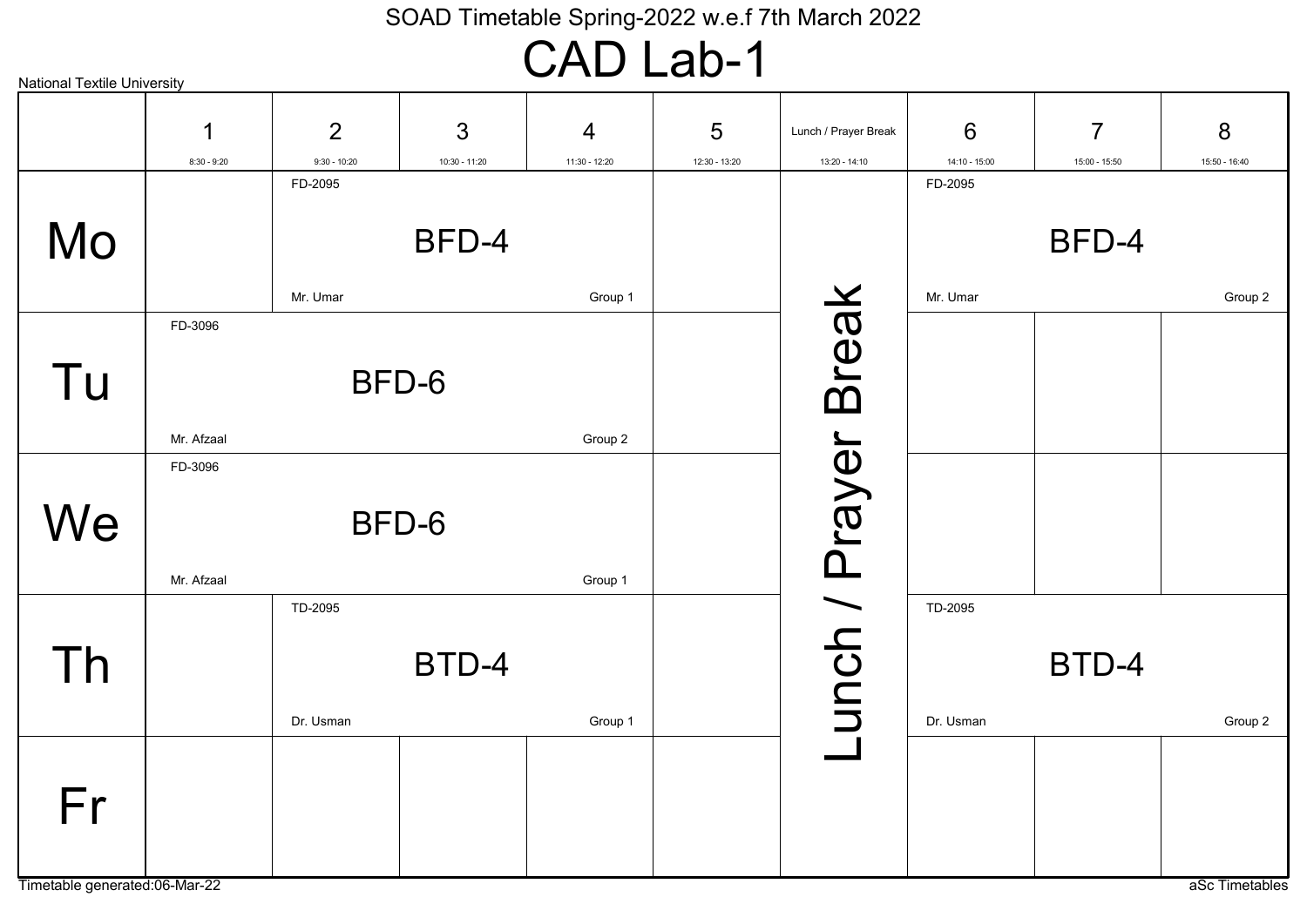### CAD Lab-2

|    | $\mathbf 1$<br>$8:30 - 9:20$ | 2<br>$9:30 - 10:20$  | 3<br>10:30 - 11:20 | $\overline{4}$<br>11:30 - 12:20 | 5<br>12:30 - 13:20 | Lunch / Prayer Break<br>13:20 - 14:10 | 6<br>14:10 - 15:00   | $\overline{7}$<br>15:00 - 15:50 | 8<br>15:50 - 16:40 |
|----|------------------------------|----------------------|--------------------|---------------------------------|--------------------|---------------------------------------|----------------------|---------------------------------|--------------------|
| Mo |                              |                      |                    |                                 |                    |                                       |                      |                                 |                    |
| Tu |                              | TD-2097<br>Mr. Saqib | BTD-4              | Group 2                         |                    |                                       |                      |                                 |                    |
| We |                              |                      |                    |                                 |                    |                                       | TD-2097<br>Mr. Saqib | BTD-4                           | Group 1            |
| Th |                              |                      |                    |                                 |                    | Lunch / Prayer Break                  |                      |                                 |                    |
| Fr |                              |                      |                    |                                 |                    |                                       |                      |                                 |                    |

National Textile University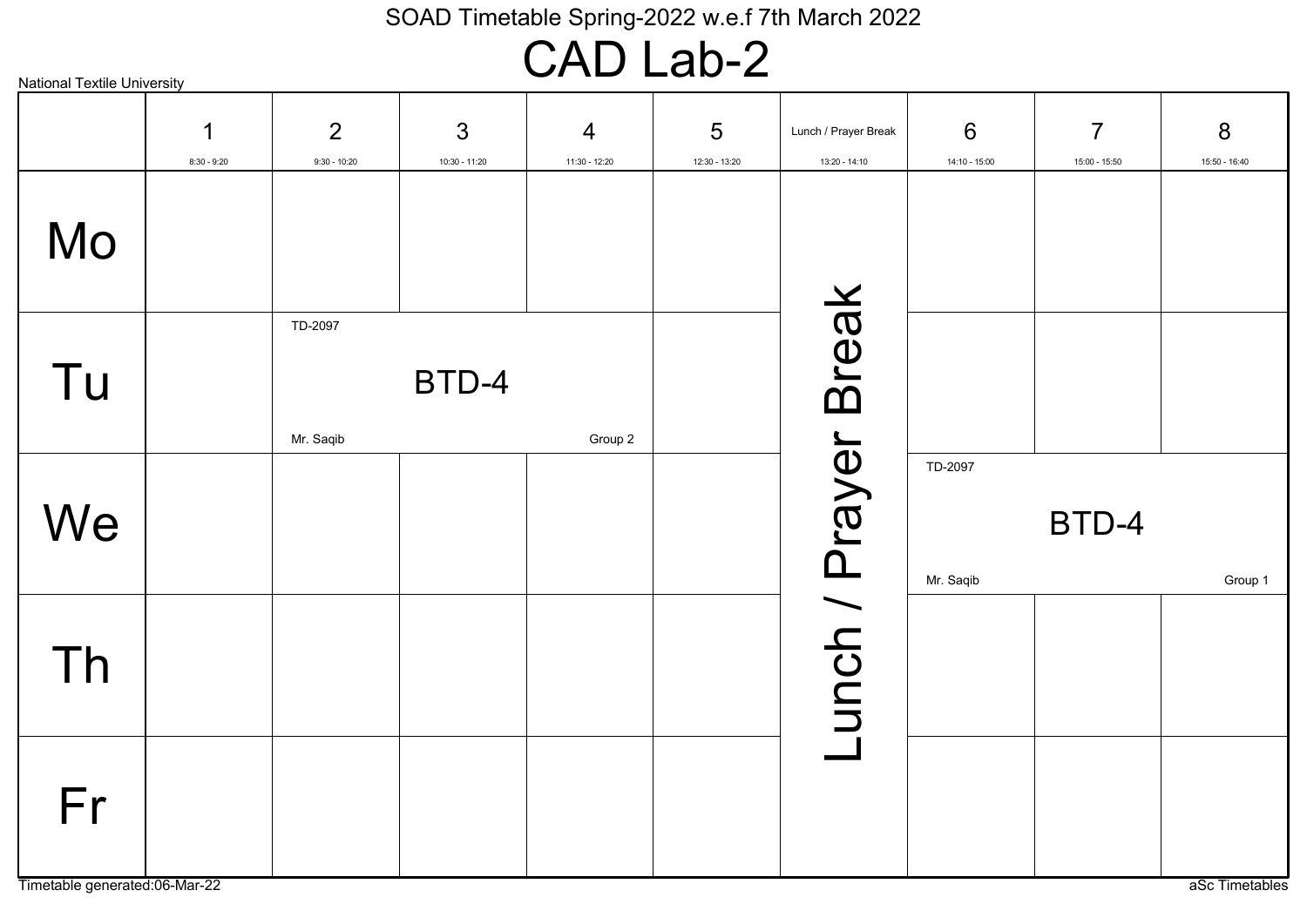# Photography Studio

| <b>National Textile University</b> |               |                |               | $\cdots$      |                    |                      |                 |                |                |
|------------------------------------|---------------|----------------|---------------|---------------|--------------------|----------------------|-----------------|----------------|----------------|
|                                    | 1             | $\overline{2}$ | 3             | 4             | 5                  | Lunch / Prayer Break | 6               | $\overline{7}$ | 8              |
|                                    | $8:30 - 9:20$ | $9:30 - 10:20$ | 10:30 - 11:20 | 11:30 - 12:20 | 12:30 - 13:20      | 13:20 - 14:10        | $14:10 - 15:00$ | 15:00 - 15:50  | 15:50 - 16:40  |
|                                    |               | FD-3097        |               |               | FD-3097            |                      | FD-3097         | Mr. Zarjan     |                |
| Mo                                 |               |                | BTD-6         |               | BVA-6              |                      |                 | BVA-6          |                |
|                                    |               | Mr. Zarjan     |               | Group 2       | Mr. Zarjan Group 2 |                      |                 | Group 2        |                |
|                                    |               |                |               |               |                    | <b>Break</b>         | FD-3097         |                |                |
| Tu                                 |               |                |               |               |                    |                      |                 | BFD-6          |                |
|                                    |               |                |               |               |                    |                      | Mr. Zarjan      |                | Group 1        |
|                                    |               |                |               |               |                    |                      | FD-3097         |                |                |
|                                    |               |                |               |               |                    |                      |                 |                |                |
| We                                 |               |                |               |               |                    |                      |                 | BFD-6          |                |
|                                    |               |                |               |               |                    |                      |                 |                |                |
|                                    |               |                |               |               |                    |                      | Mr. Zarjan      |                | Group 2        |
|                                    | FD-3097       |                |               |               |                    |                      | FD-3097         |                |                |
| Th                                 |               | BTD-6          |               |               |                    |                      |                 | BVA-6          |                |
|                                    |               |                |               |               |                    |                      |                 |                |                |
|                                    | Mr. Zarjan    |                | Group 1       |               |                    | unch / Prayer        | Mr. Zarjan      |                | Group 1        |
|                                    |               |                |               |               |                    |                      |                 |                |                |
| Fr                                 |               |                |               |               |                    |                      |                 |                |                |
|                                    |               |                |               |               |                    |                      |                 |                |                |
|                                    |               |                |               |               |                    |                      |                 |                |                |
| Timetable generated:06-Mar-22      |               |                |               |               |                    |                      |                 |                | aSc Timetables |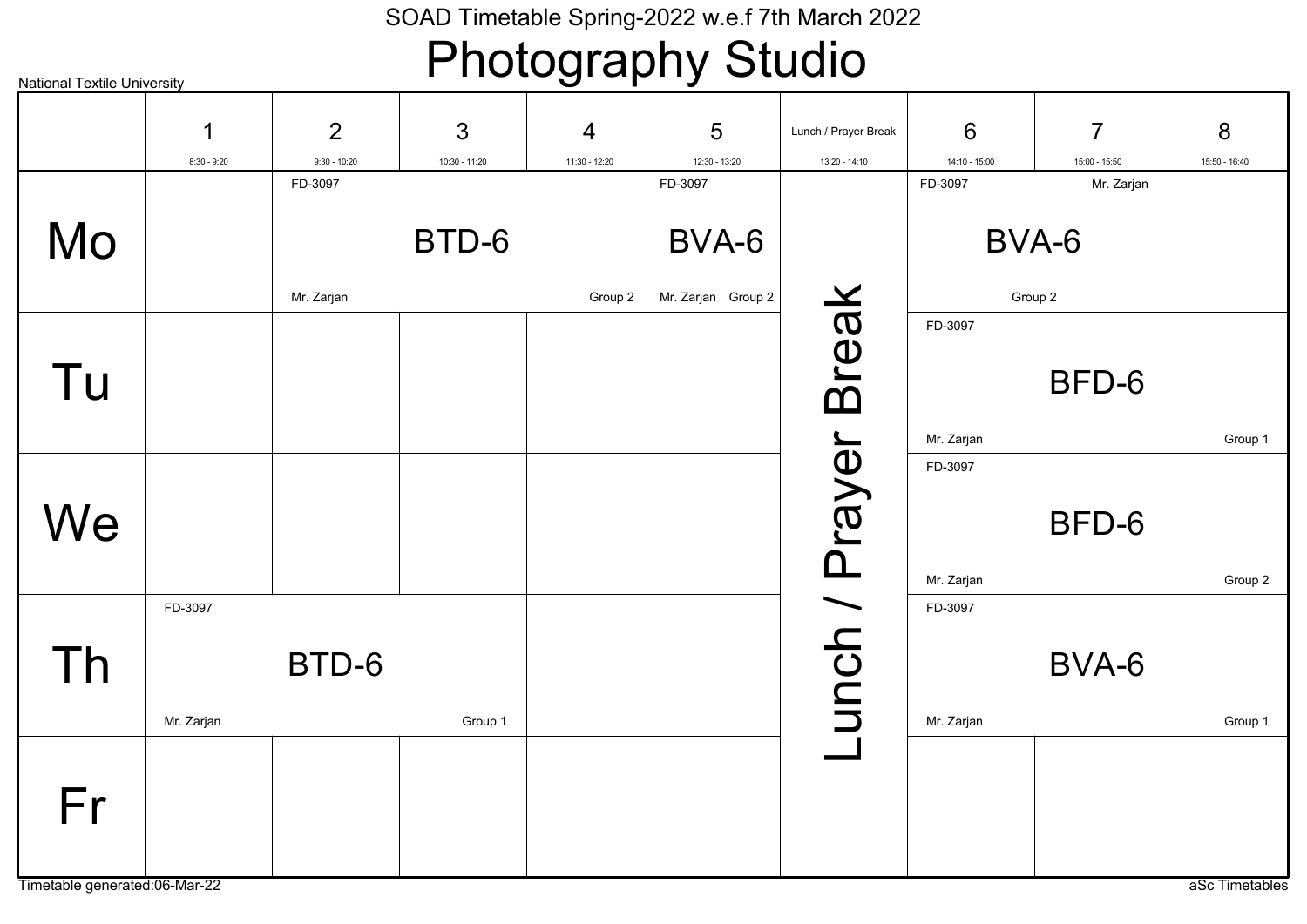# Sculpture-I

| <b>National Textile University</b> |                    |                                  |                    |                    | $\mathbf{r}$       |                                       |                       |                                 |                    |
|------------------------------------|--------------------|----------------------------------|--------------------|--------------------|--------------------|---------------------------------------|-----------------------|---------------------------------|--------------------|
|                                    | 1<br>$8:30 - 9:20$ | $\overline{2}$<br>$9:30 - 10:20$ | 3<br>10:30 - 11:20 | 4<br>11:30 - 12:20 | 5<br>12:30 - 13:20 | Lunch / Prayer Break<br>13:20 - 14:10 | 6<br>14:10 - 15:00    | $\overline{7}$<br>15:00 - 15:50 | 8<br>15:50 - 16:40 |
| Mo                                 |                    |                                  |                    |                    |                    |                                       |                       |                                 |                    |
| Tu                                 | FA-3096            |                                  | BVA-6<br>Group 2   |                    | Ms. Maryam         | <b>Break</b>                          |                       |                                 |                    |
| We                                 |                    |                                  |                    |                    |                    |                                       | VA-2098<br>Ms. Syrrah | BVA-4                           | Group 1            |
| Th                                 |                    |                                  |                    |                    |                    | unch / Prayer                         |                       |                                 |                    |
| Fr                                 |                    |                                  |                    |                    |                    |                                       | VA-2098<br>Ms. Syrrah | BVA-4                           | Group 2            |
| Timetable generated:06-Mar-22      |                    |                                  |                    |                    |                    |                                       |                       |                                 | aSc Timetables     |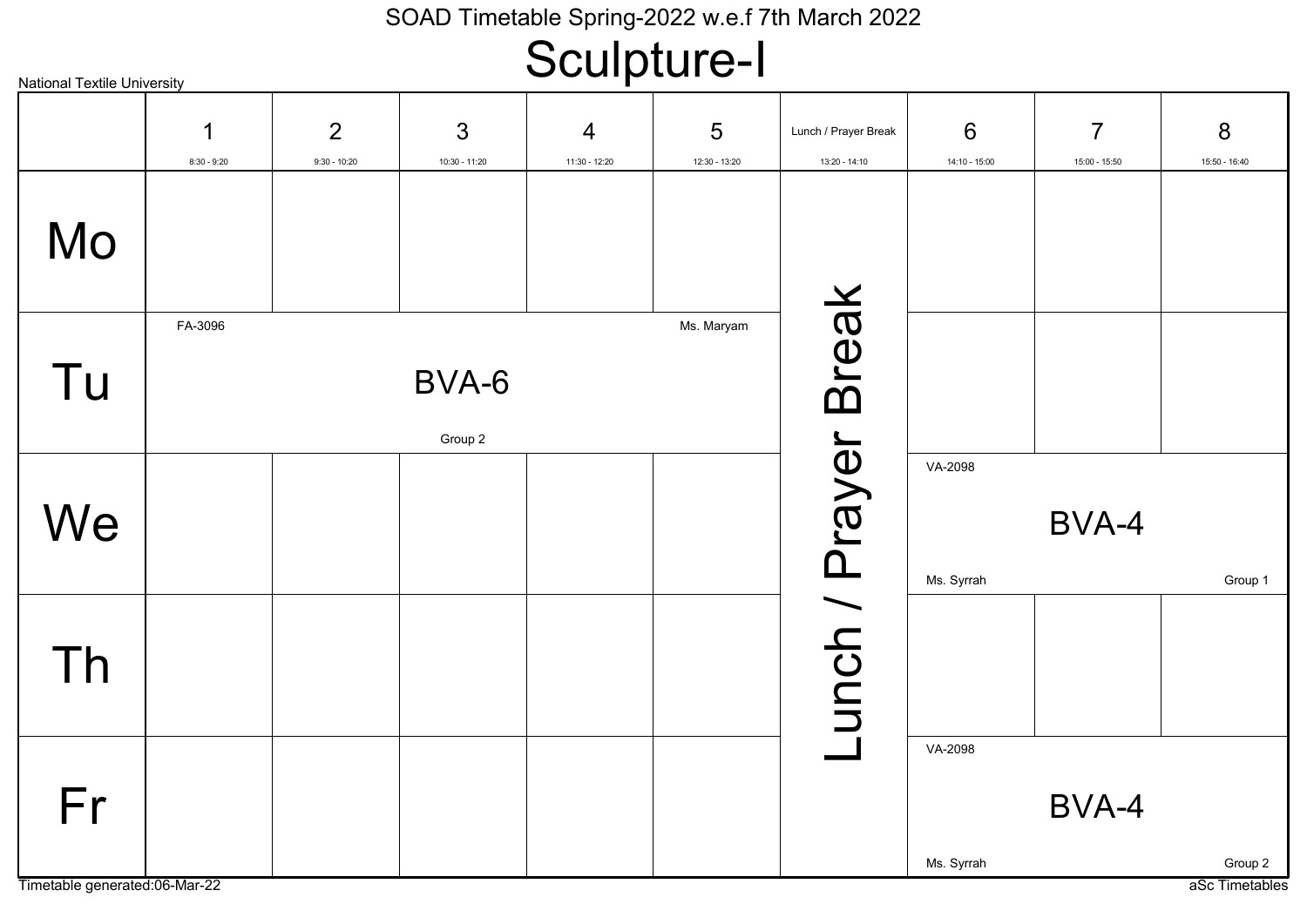# 2D Studio-I

| 3<br>$\overline{2}$<br>5<br>$\overline{7}$<br>8<br>6<br>4<br>1<br>Lunch / Prayer Break<br>12:30 - 13:20<br>13:20 - 14:10<br>$8:30 - 9:20$<br>$9:30 - 10:20$<br>10:30 - 11:20<br>11:30 - 12:20<br>14:10 - 15:00<br>15:50 - 16:40<br>15:00 - 15:50<br>FA-1096<br>FA-3092<br>FA-3092<br>Mo<br>BTD-6<br>BFD-2<br>BTD-6<br><b>Break</b><br>Mr. Ehsan Group 2<br>Mr. Ehsan<br>Mr. Afzaal<br>Group 2<br>Group 2<br>FA-2096<br>Tu<br>BVA-4<br>unch / Prayer<br>Mr. Saleem<br>Group 2<br>FA-3097<br>FA-1096<br>FA-3097<br>We<br><b>BAMD-2</b><br>BVA-6<br>BVA-6<br>Mr. Saleem Group 2<br>Ms. Rida<br>Group 1<br>Mr. Saleem<br>Group 2<br>FA-1096<br>Th<br>BAMD-2<br>Ms. Rida<br>Group 2<br>FA-2096<br>FA-2096<br>FA-3097<br>Fr<br>BVA-6<br>BVA-4<br>BVA-4 | <b>National Textile University</b> |  |  |                    |  |                |
|--------------------------------------------------------------------------------------------------------------------------------------------------------------------------------------------------------------------------------------------------------------------------------------------------------------------------------------------------------------------------------------------------------------------------------------------------------------------------------------------------------------------------------------------------------------------------------------------------------------------------------------------------------------------------------------------------------------------------------------------------|------------------------------------|--|--|--------------------|--|----------------|
|                                                                                                                                                                                                                                                                                                                                                                                                                                                                                                                                                                                                                                                                                                                                                  |                                    |  |  |                    |  |                |
|                                                                                                                                                                                                                                                                                                                                                                                                                                                                                                                                                                                                                                                                                                                                                  |                                    |  |  |                    |  |                |
|                                                                                                                                                                                                                                                                                                                                                                                                                                                                                                                                                                                                                                                                                                                                                  |                                    |  |  |                    |  |                |
|                                                                                                                                                                                                                                                                                                                                                                                                                                                                                                                                                                                                                                                                                                                                                  |                                    |  |  |                    |  |                |
|                                                                                                                                                                                                                                                                                                                                                                                                                                                                                                                                                                                                                                                                                                                                                  |                                    |  |  |                    |  |                |
|                                                                                                                                                                                                                                                                                                                                                                                                                                                                                                                                                                                                                                                                                                                                                  |                                    |  |  |                    |  |                |
|                                                                                                                                                                                                                                                                                                                                                                                                                                                                                                                                                                                                                                                                                                                                                  |                                    |  |  |                    |  |                |
|                                                                                                                                                                                                                                                                                                                                                                                                                                                                                                                                                                                                                                                                                                                                                  |                                    |  |  |                    |  |                |
|                                                                                                                                                                                                                                                                                                                                                                                                                                                                                                                                                                                                                                                                                                                                                  |                                    |  |  |                    |  |                |
|                                                                                                                                                                                                                                                                                                                                                                                                                                                                                                                                                                                                                                                                                                                                                  |                                    |  |  |                    |  |                |
|                                                                                                                                                                                                                                                                                                                                                                                                                                                                                                                                                                                                                                                                                                                                                  |                                    |  |  |                    |  |                |
|                                                                                                                                                                                                                                                                                                                                                                                                                                                                                                                                                                                                                                                                                                                                                  |                                    |  |  |                    |  |                |
|                                                                                                                                                                                                                                                                                                                                                                                                                                                                                                                                                                                                                                                                                                                                                  |                                    |  |  |                    |  |                |
|                                                                                                                                                                                                                                                                                                                                                                                                                                                                                                                                                                                                                                                                                                                                                  |                                    |  |  |                    |  |                |
|                                                                                                                                                                                                                                                                                                                                                                                                                                                                                                                                                                                                                                                                                                                                                  |                                    |  |  |                    |  |                |
|                                                                                                                                                                                                                                                                                                                                                                                                                                                                                                                                                                                                                                                                                                                                                  |                                    |  |  |                    |  |                |
| Mr. Saleem<br>Group 1<br>Group 1<br>Mr. Saleem<br>Timetable generated:06-Mar-22                                                                                                                                                                                                                                                                                                                                                                                                                                                                                                                                                                                                                                                                  |                                    |  |  | Mr. Saleem Group 1 |  | aSc Timetables |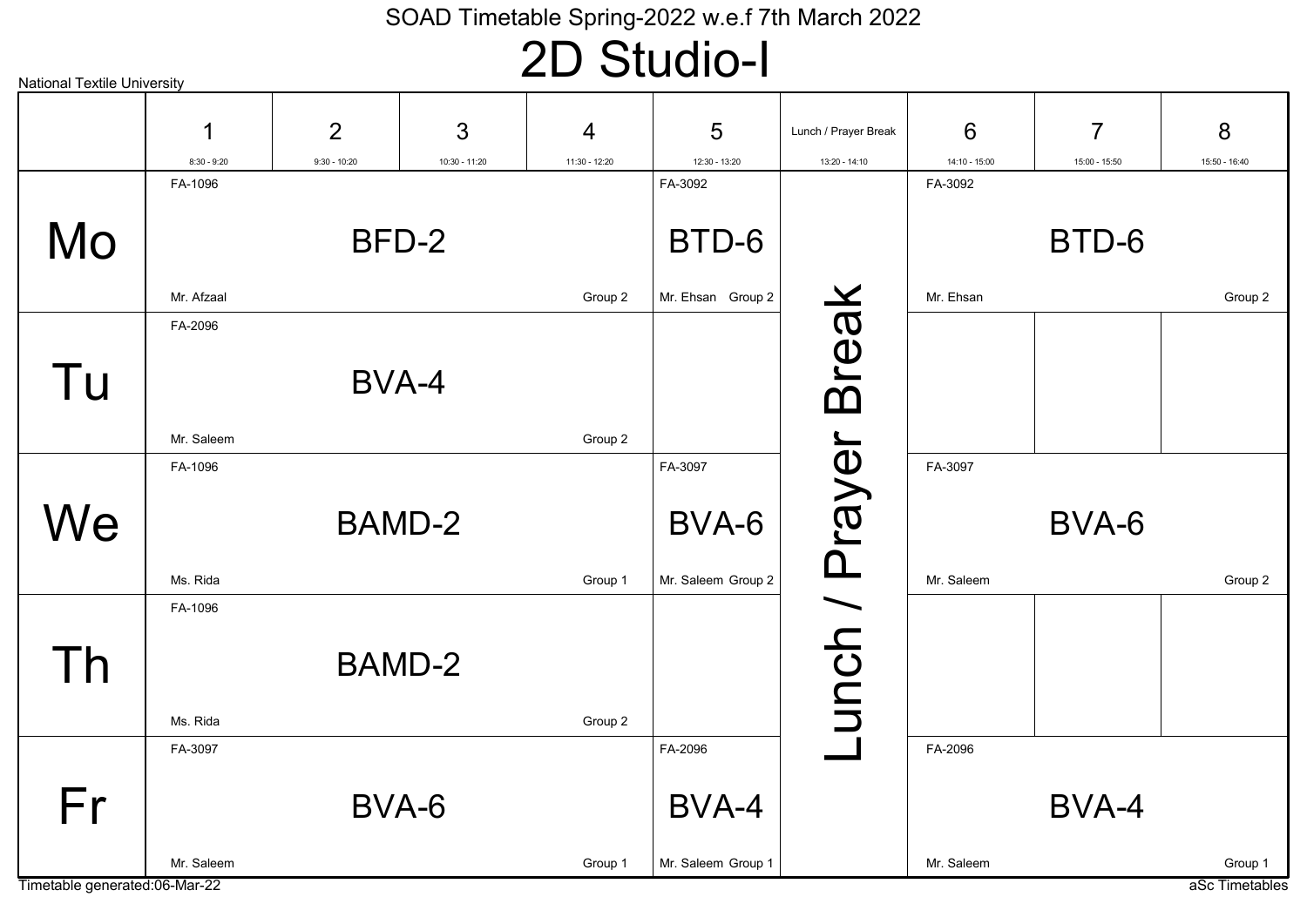# 2D Studio-II

| <b>National Textile University</b> |                    |                                  |                      |                    | $\sim$                      |                                       |                    |                                 |                           |
|------------------------------------|--------------------|----------------------------------|----------------------|--------------------|-----------------------------|---------------------------------------|--------------------|---------------------------------|---------------------------|
|                                    | 1<br>$8:30 - 9:20$ | $\overline{2}$<br>$9:30 - 10:20$ | 3<br>$10:30 - 11:20$ | 4<br>11:30 - 12:20 | 5<br>12:30 - 13:20          | Lunch / Prayer Break<br>13:20 - 14:10 | 6<br>14:10 - 15:00 | $\overline{7}$<br>15:00 - 15:50 | 8<br>15:50 - 16:40        |
|                                    |                    |                                  |                      |                    | FA-1096                     |                                       | FA-1096            |                                 |                           |
| Mo                                 |                    |                                  |                      |                    | BFD-2<br>Mr. Afzaal Group 1 |                                       | Mr. Afzaal         | BFD-2                           | Group 1                   |
|                                    |                    |                                  |                      |                    |                             |                                       |                    |                                 |                           |
| Tu                                 |                    |                                  | FA-3092              | BTD-6              |                             | <b>Break</b>                          | FA-3092<br>BTD-6   |                                 |                           |
|                                    |                    |                                  | Mr. Ehsan            |                    | Group 1                     |                                       | Mr. Ehsan Group 1  |                                 |                           |
|                                    | FA-1096            |                                  |                      |                    | FA-1096                     |                                       | FA-1096            |                                 |                           |
| We                                 |                    | BTD-2                            |                      |                    | BTD-2                       |                                       |                    | BTD-2                           |                           |
|                                    | Ms. Anum           |                                  |                      | Group 2            | Ms. Anum Group 1            |                                       | Ms. Anum           |                                 | Group 1                   |
|                                    | FA-1096            |                                  |                      |                    | FA-1096                     |                                       | FA-1096            |                                 |                           |
| Th                                 |                    | BVA-2                            |                      |                    | BVA-2                       | unch / Prayer                         |                    | BVA-2                           |                           |
|                                    | Mr. Saqib          |                                  |                      | Group 1            | Mr. Saqib Group 2           |                                       | Mr. Saqib          |                                 | Group 2                   |
|                                    | FA-2093            |                                  |                      |                    | FA-2093                     |                                       | FA-2093            |                                 |                           |
| Fr                                 |                    | BTD-4                            |                      |                    | BTD-4                       |                                       |                    | BTD-4                           |                           |
| Timetable generated:06-Mar-22      | Ms. Rida           |                                  |                      | Group 2            | Ms. Rida<br>Group 1         |                                       | Ms. Rida           |                                 | Group 1<br>aSc Timetables |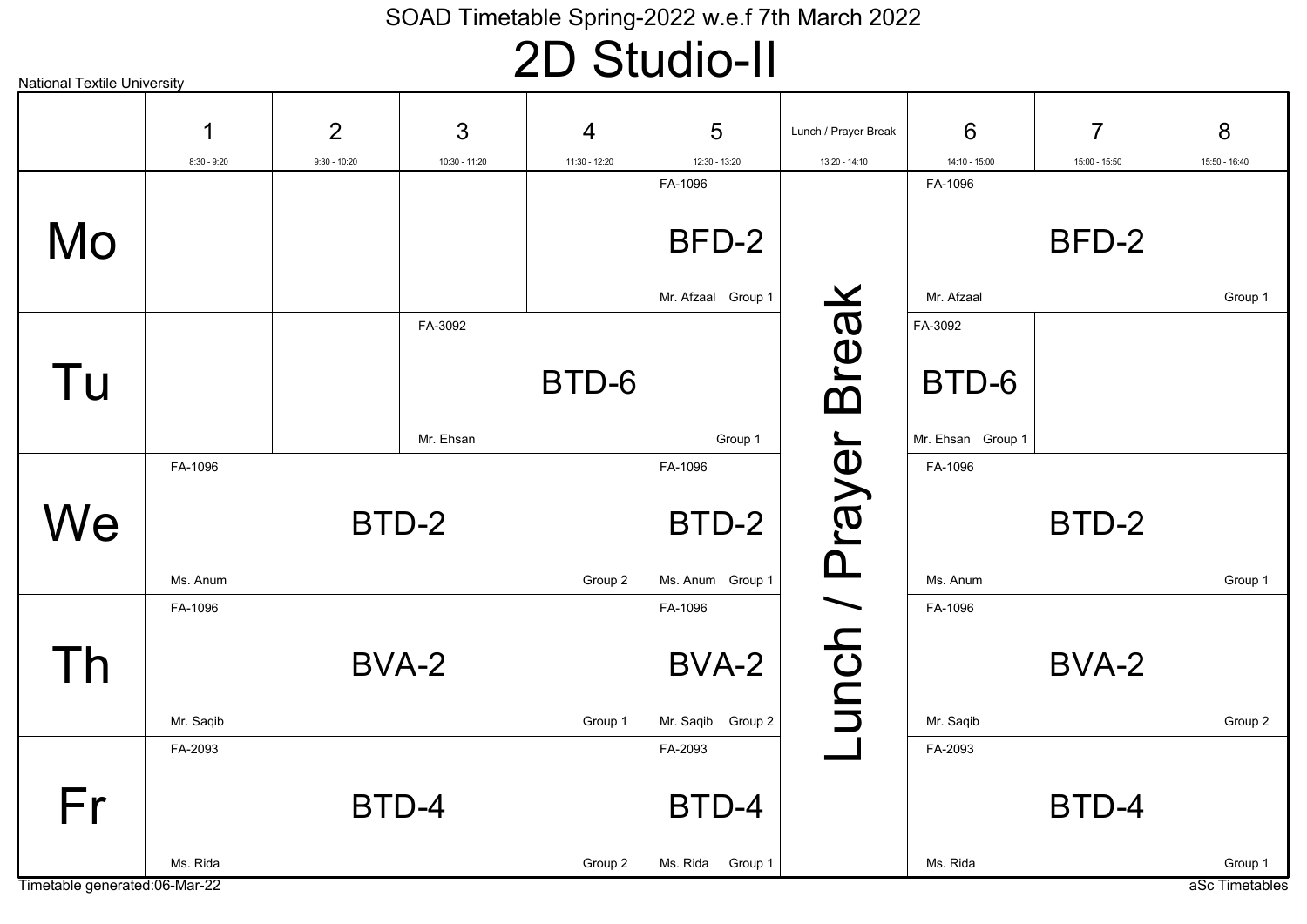| <b>National Textile University</b>  |               |                    |               | <u>. ລ. .</u> |                             |                      |               |                |                |
|-------------------------------------|---------------|--------------------|---------------|---------------|-----------------------------|----------------------|---------------|----------------|----------------|
|                                     | 1             | 2                  | 3             | 4             | $5\phantom{.0}$             | Lunch / Prayer Break | 6             | $\overline{7}$ | 8              |
|                                     | $8:30 - 9:20$ | $9:30 - 10:20$     | 10:30 - 11:20 | 11:30 - 12:20 | 12:30 - 13:20               | 13:20 - 14:10        | 14:10 - 15:00 | 15:00 - 15:50  | 15:50 - 16:40  |
|                                     |               | TD-3096            |               |               | TD-3095                     |                      | TD-3095       |                |                |
| Mo                                  |               |                    | BTD-6         |               | BTD-6                       |                      |               | BTD-6          |                |
|                                     |               | Ms. Aroobah        |               | Group 1       | Ms. MubarraGroup 1          |                      | Ms. Mubarra   |                | Group 1        |
| Tu                                  |               | FD-2091            | BTD-4         |               |                             | <b>Break</b>         | VA-2096       | BVA-4          |                |
|                                     |               | Ms. Zunaira Saleem |               | Group 1       |                             |                      | Ms. Nida      |                | Group 1        |
|                                     |               | TD-2096            |               |               | FD-2091                     |                      |               |                |                |
| We                                  |               | Ms. Mubarra        | BTD-4         | Group 1       | BTD-4<br>Ms. Zunaira Saleem |                      |               |                |                |
| Th                                  |               |                    |               |               |                             | unch / Prayer        |               |                |                |
| Fr<br>Timetable generated:06-Mar-22 |               |                    |               |               |                             |                      |               |                | aSc Timetables |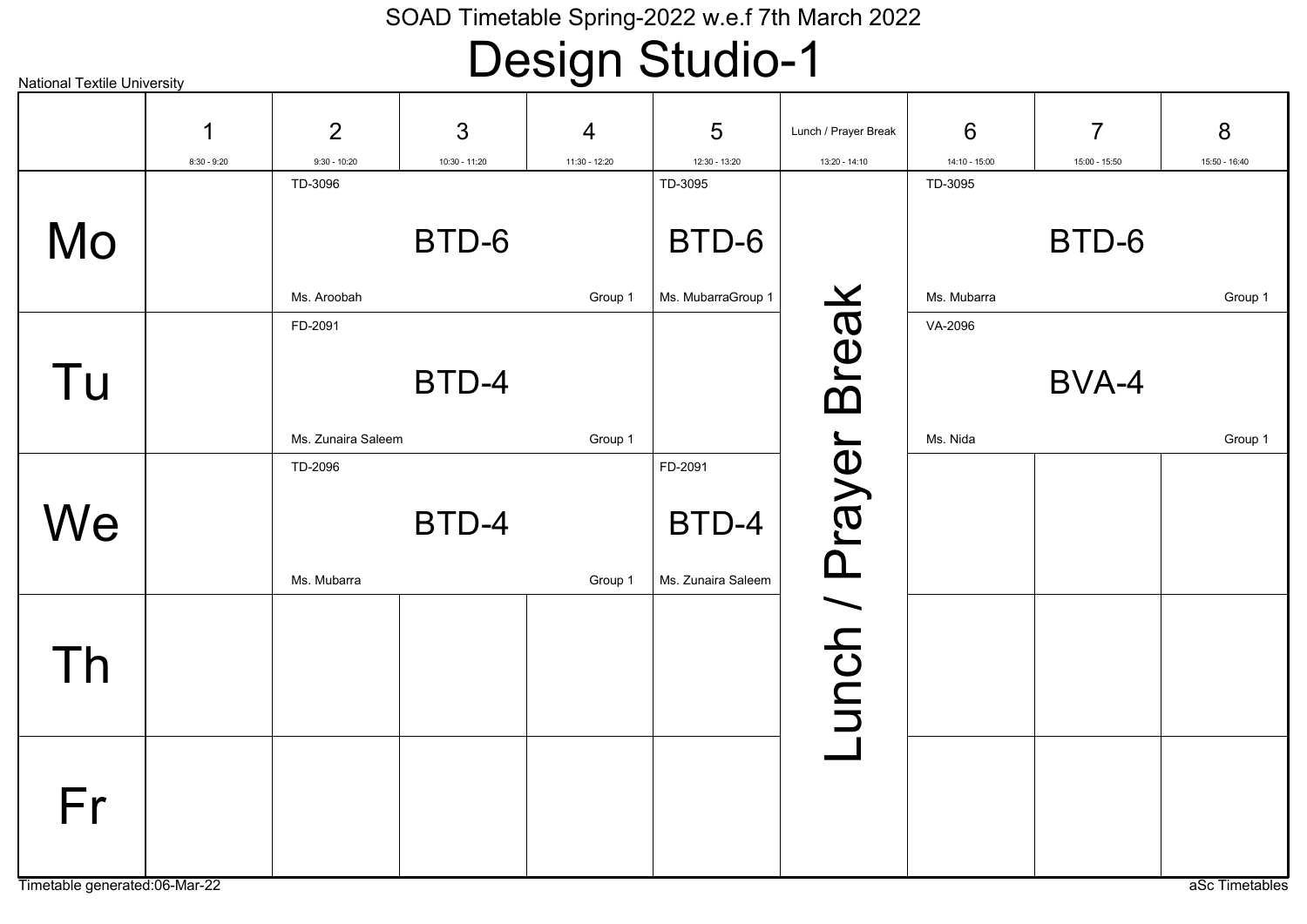| <b>National Textile University</b>  |                          |                                  |               | $\cup$             |                    |                                       |                        |                |                    |
|-------------------------------------|--------------------------|----------------------------------|---------------|--------------------|--------------------|---------------------------------------|------------------------|----------------|--------------------|
|                                     | ◀                        | $\overline{2}$<br>$9:30 - 10:20$ | 3             | 4<br>11:30 - 12:20 | 5<br>12:30 - 13:20 | Lunch / Prayer Break<br>13:20 - 14:10 | 6<br>14:10 - 15:00     | $\overline{7}$ | 8<br>15:50 - 16:40 |
|                                     | $8:30 - 9:20$<br>VA-3097 |                                  | 10:30 - 11:20 |                    | VA-3097            |                                       | VA-3097                | 15:00 - 15:50  |                    |
| Mo                                  |                          | BVA-6                            |               |                    | BVA-6              |                                       |                        | BVA-6          |                    |
|                                     | Ms. Nida                 |                                  |               | Group 2            | Ms. Nida Group 1   |                                       | Ms. Nida               |                | Group 1            |
| Tu                                  |                          |                                  |               |                    |                    | <b>Break</b>                          | FD-2094                | BFD-4          |                    |
|                                     |                          |                                  |               |                    |                    |                                       | Ms. Sadia              |                | Group 2            |
| We                                  | TD-3097<br>Ms. Aroobah   | BTD-6                            | Group 1       |                    |                    |                                       | TD-2096<br>Ms. Mubarra | BTD-4          | Group 2            |
| Th                                  |                          |                                  |               |                    |                    | unch / Prayer                         |                        |                |                    |
| Fr<br>Timetable generated:06-Mar-22 |                          |                                  |               |                    |                    |                                       |                        |                | aSc Timetables     |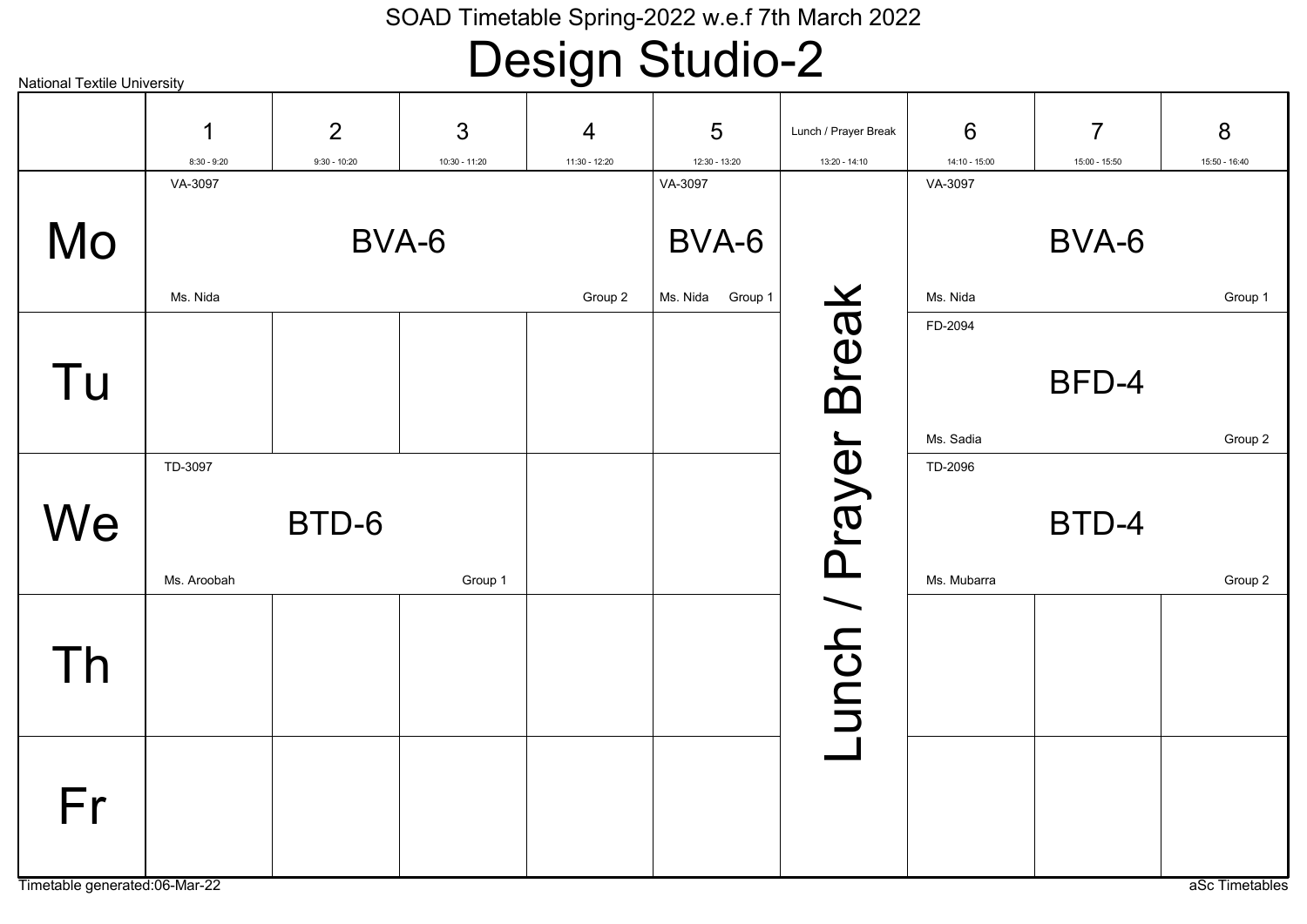| <b>National Textile University</b> |               |                |               |               |                    |                      |                   |                |                 |
|------------------------------------|---------------|----------------|---------------|---------------|--------------------|----------------------|-------------------|----------------|-----------------|
|                                    | 1             | $\overline{2}$ | 3             | 4             | 5                  | Lunch / Prayer Break | 6                 | $\overline{7}$ | 8               |
|                                    | $8:30 - 9:20$ | $9:30 - 10:20$ | 10:30 - 11:20 | 11:30 - 12:20 | 12:30 - 13:20      | 13:20 - 14:10        | 14:10 - 15:00     | 15:00 - 15:50  | 15:50 - 16:40   |
|                                    |               |                | FD-3095       |               |                    |                      |                   |                |                 |
| Mo                                 |               |                |               | BFD-6         |                    |                      |                   |                |                 |
|                                    |               |                | Ms. Sadia     |               | Group 2            |                      |                   |                |                 |
|                                    |               |                | FD-2094       |               |                    | <b>Break</b>         | FD-3094           |                |                 |
| Tu                                 |               |                |               | BFD-4         |                    |                      |                   | BFD-6          |                 |
|                                    |               |                | Ms. Sadia     |               | Group 1            |                      | Mr. Shahid Zaheer |                | Group 2         |
|                                    |               |                |               |               | VA-3096            |                      | VA-3096           | Ms. Maryam     |                 |
| We                                 |               |                |               |               | BVA-6              |                      | BVA-6             |                |                 |
|                                    |               |                |               |               | Ms. Maryam Group 1 |                      | Group 1           |                |                 |
|                                    | TD-3096       |                |               |               |                    |                      | FA-2097           |                |                 |
| Th                                 |               | BTD-6          |               |               |                    | unch / Prayer        |                   | BVA-4          |                 |
|                                    | Ms. Aroobah   |                | Group 2       |               |                    |                      | Ms. Saba          |                | Group 1/Group 2 |
| Fr                                 |               |                |               |               |                    |                      |                   |                |                 |
| Timetable generated:06-Mar-22      |               |                |               |               |                    |                      |                   |                | aSc Timetables  |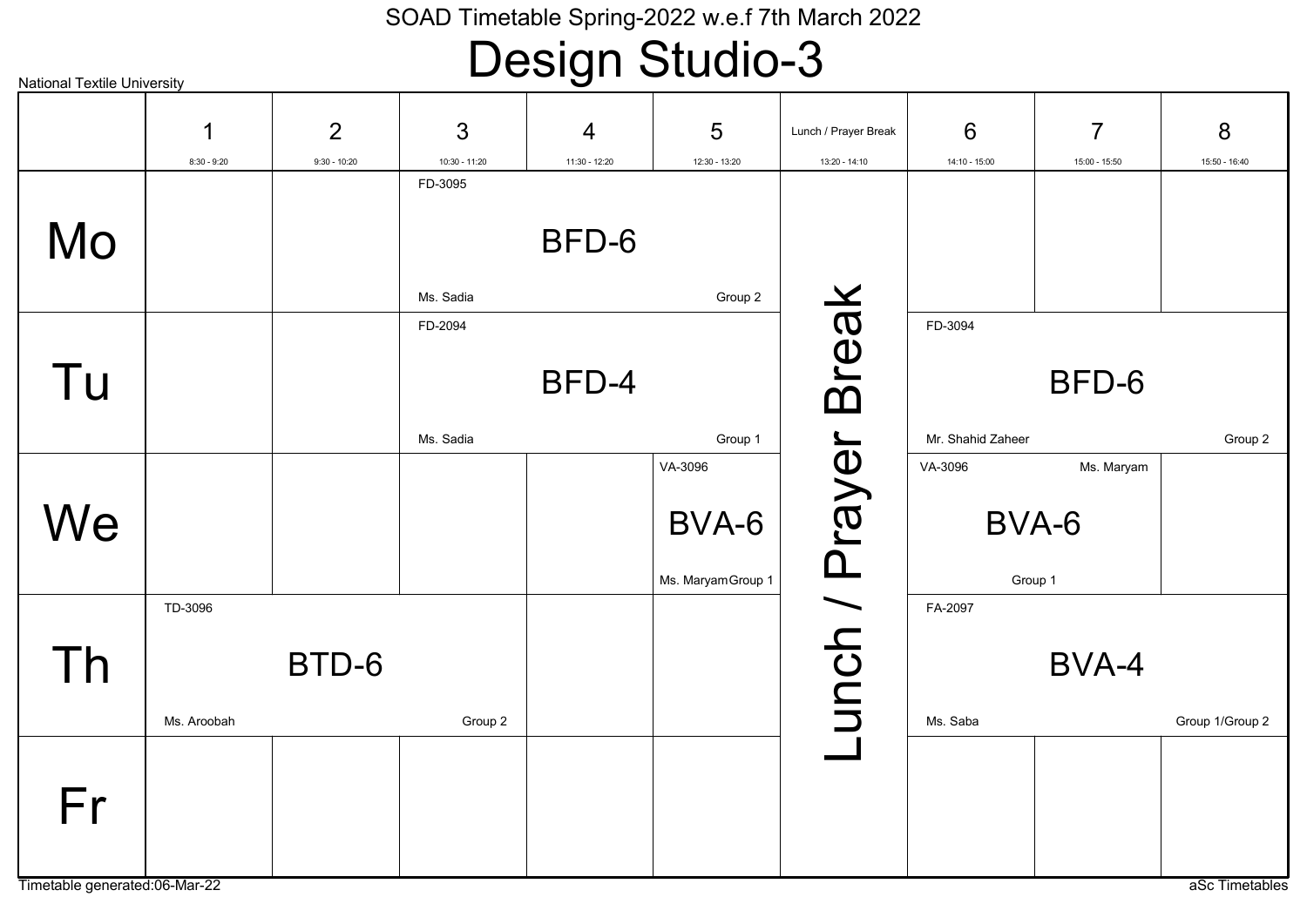| <b>National Textile University</b> |               |                |                    |                |                    |                      |               |                |                |
|------------------------------------|---------------|----------------|--------------------|----------------|--------------------|----------------------|---------------|----------------|----------------|
|                                    | 1             | $\overline{2}$ | 3                  | $\overline{4}$ | 5                  | Lunch / Prayer Break | 6             | $\overline{7}$ | 8              |
|                                    | $8:30 - 9:20$ | $9:30 - 10:20$ | $10:30 - 11:20$    | 11:30 - 12:20  | 12:30 - 13:20      | 13:20 - 14:10        | 14:10 - 15:00 | 15:00 - 15:50  | 15:50 - 16:40  |
| Mo                                 |               |                | FD-2091            | BTD-4          |                    |                      |               |                |                |
|                                    |               |                |                    |                |                    |                      |               |                |                |
|                                    |               |                | Ms. Zunaira Saleem |                | Group 2            |                      |               |                |                |
|                                    |               |                | FD-2096            |                |                    | <b>Break</b>         | VA-3096       |                |                |
| Tu                                 |               |                |                    | BFD-4          |                    |                      |               | BVA-6          |                |
|                                    |               |                | Ms. Sidra          |                | Group 2            |                      | Ms. Maryam    |                | Group 2        |
|                                    |               |                |                    |                |                    | unch / Prayer        |               |                |                |
| We                                 |               |                |                    |                |                    |                      |               |                |                |
|                                    |               |                |                    |                |                    |                      |               |                |                |
|                                    |               |                |                    |                | TD-3095            |                      | TD-3095       |                |                |
| Th                                 |               |                |                    |                | BTD-6              |                      |               | BTD-6          |                |
|                                    |               |                |                    |                | Ms. MubarraGroup 2 |                      | Ms. Mubarra   |                | Group 2        |
|                                    |               |                |                    |                |                    |                      |               |                |                |
| Fr                                 |               |                |                    |                |                    |                      |               |                |                |
| Timetable generated:06-Mar-22      |               |                |                    |                |                    |                      |               |                | aSc Timetables |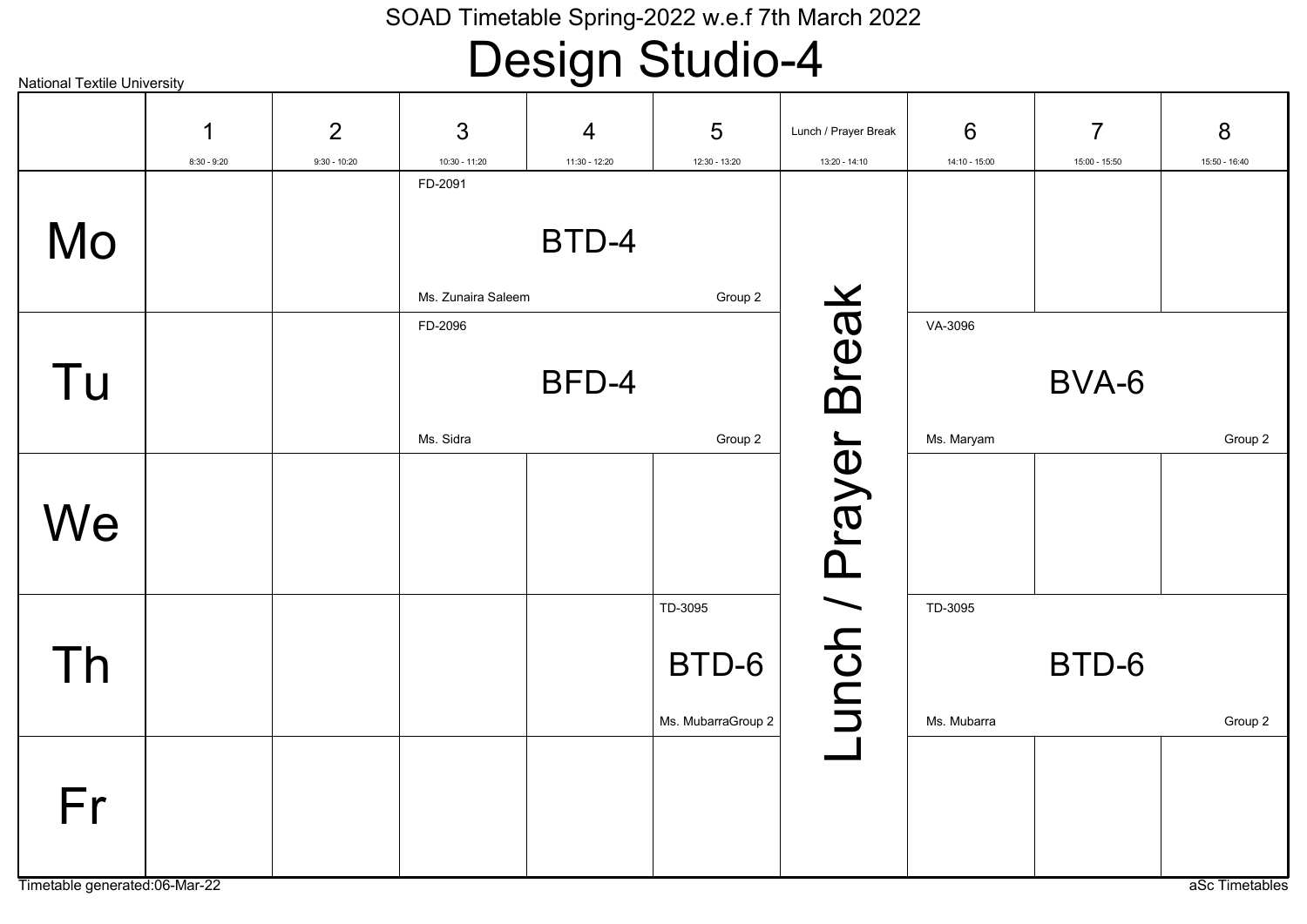| <b>National Textile University</b> |               |                      |                   |                |                |                      |               |                |                |
|------------------------------------|---------------|----------------------|-------------------|----------------|----------------|----------------------|---------------|----------------|----------------|
|                                    | 1             | 2                    | 3                 | $\overline{4}$ | $5\phantom{1}$ | Lunch / Prayer Break | 6             | $\overline{7}$ | 8              |
|                                    | $8:30 - 9:20$ | $9:30 - 10:20$       | $10:30 - 11:20$   | 11:30 - 12:20  | 12:30 - 13:20  | 13:20 - 14:10        | 14:10 - 15:00 | 15:00 - 15:50  | 15:50 - 16:40  |
|                                    |               |                      | FD-3094           |                |                |                      | FD-2096       |                |                |
| Mo                                 |               |                      |                   | BFD-6          |                |                      |               | BFD-4          |                |
|                                    |               |                      | Mr. Shahid Zaheer |                | Group 1        |                      | Ms. Sidra     |                | Group 1        |
| Tu                                 |               |                      | TD-3097           | BTD-6          |                | <b>Break</b>         |               |                |                |
|                                    |               |                      | Ms. Aroobah       |                | Group 2        |                      |               |                |                |
| We                                 |               |                      |                   |                |                |                      |               |                |                |
| Th                                 |               | FD-3095<br>Ms. Sadia | BFD-6             | Group 1        |                | unch / Prayer        |               |                |                |
| Fr                                 |               | VA-2096<br>Ms. Nida  | BVA-4             | Group 2        |                |                      |               |                |                |
| Timetable generated:06-Mar-22      |               |                      |                   |                |                |                      |               |                | aSc Timetables |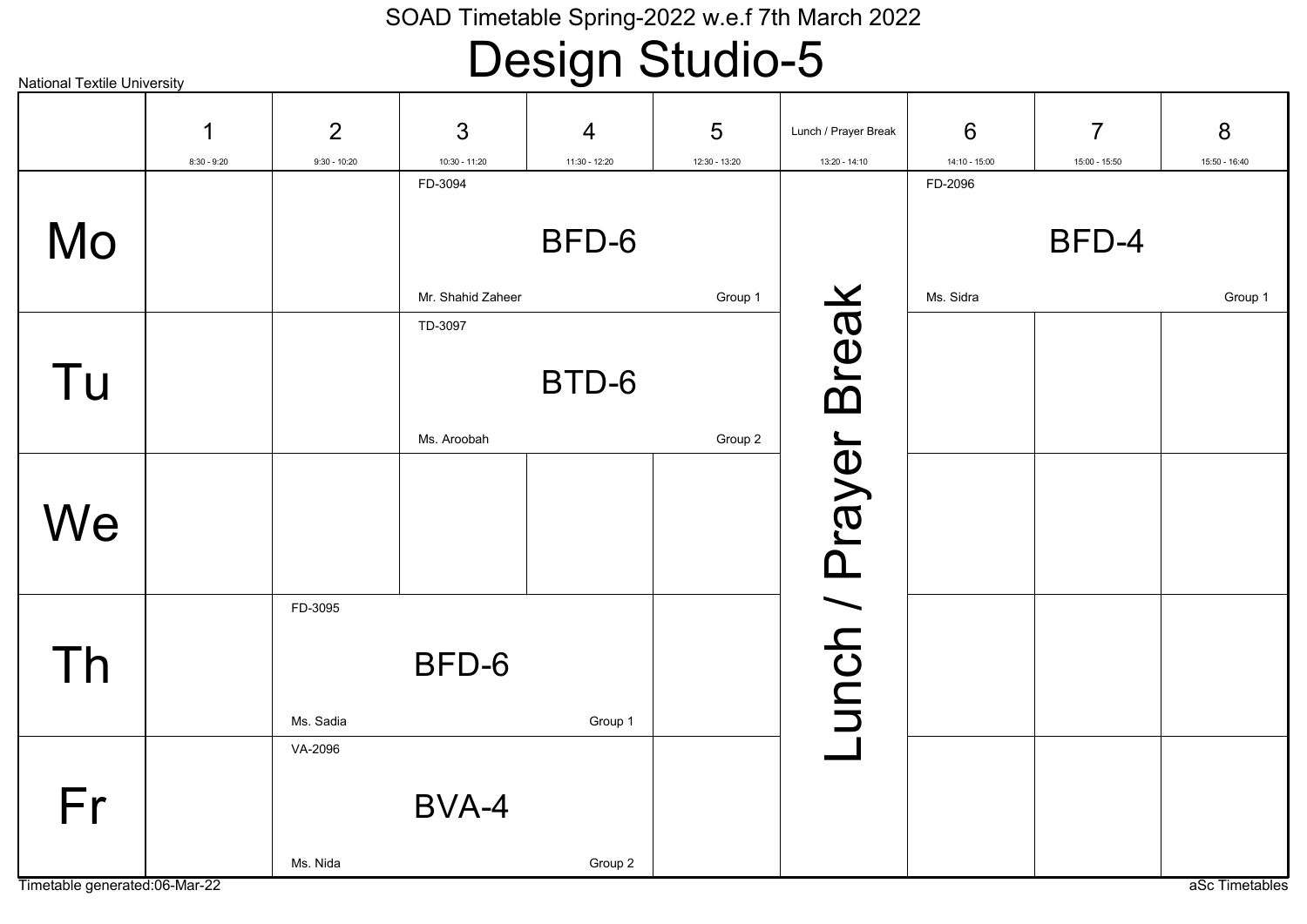### Sewing Lab -1

| <b>National Textile University</b> |               |                    |               |                |               |                      |                    |                |                |
|------------------------------------|---------------|--------------------|---------------|----------------|---------------|----------------------|--------------------|----------------|----------------|
|                                    | 1             | $\overline{2}$     | 3             | $\overline{4}$ | 5             | Lunch / Prayer Break | 6                  | $\overline{7}$ | 8              |
|                                    | $8:30 - 9:20$ | $9:30 - 10:20$     | 10:30 - 11:20 | 11:30 - 12:20  | 12:30 - 13:20 | 13:20 - 14:10        | 14:10 - 15:00      | 15:00 - 15:50  | 15:50 - 16:40  |
|                                    |               | FD-2099            |               |                |               |                      | SEW-3092           |                |                |
| Mo                                 |               |                    |               | BTD-4          |               |                      |                    | BFD-6          |                |
|                                    |               | Ms. Sidra          |               |                | Group 1       |                      | Ms. Zunaira Saleem |                | Group 1        |
|                                    |               |                    |               |                |               | <b>Break</b>         |                    |                |                |
|                                    |               |                    |               |                |               |                      |                    |                |                |
| Tu                                 |               |                    |               |                |               |                      |                    |                |                |
|                                    |               |                    |               |                |               |                      |                    |                |                |
|                                    | FD-2099       |                    |               |                |               |                      | <b>SEW-2092</b>    |                |                |
|                                    |               |                    |               |                |               |                      |                    |                |                |
| We                                 |               | BTD-4              |               |                |               |                      |                    | BFD-4          |                |
|                                    |               |                    |               |                |               |                      |                    |                |                |
|                                    | Ms. Sidra     |                    |               | Group 2        |               |                      | Ms. Sidra          |                | Group 1        |
|                                    |               | SEW-3092           |               |                |               |                      | <b>SEW-2092</b>    |                |                |
|                                    |               |                    | BFD-6         |                |               |                      |                    | BFD-4          |                |
| Th                                 |               |                    |               |                |               |                      |                    |                |                |
|                                    |               | Ms. Zunaira Saleem |               | Group 2        |               | unch / Prayer        | Ms. Sidra          |                | Group 2        |
|                                    |               |                    |               |                |               |                      |                    |                |                |
|                                    |               |                    |               |                |               |                      |                    |                |                |
| Fr                                 |               |                    |               |                |               |                      |                    |                |                |
|                                    |               |                    |               |                |               |                      |                    |                |                |
| Timetable generated:06-Mar-22      |               |                    |               |                |               |                      |                    |                | aSc Timetables |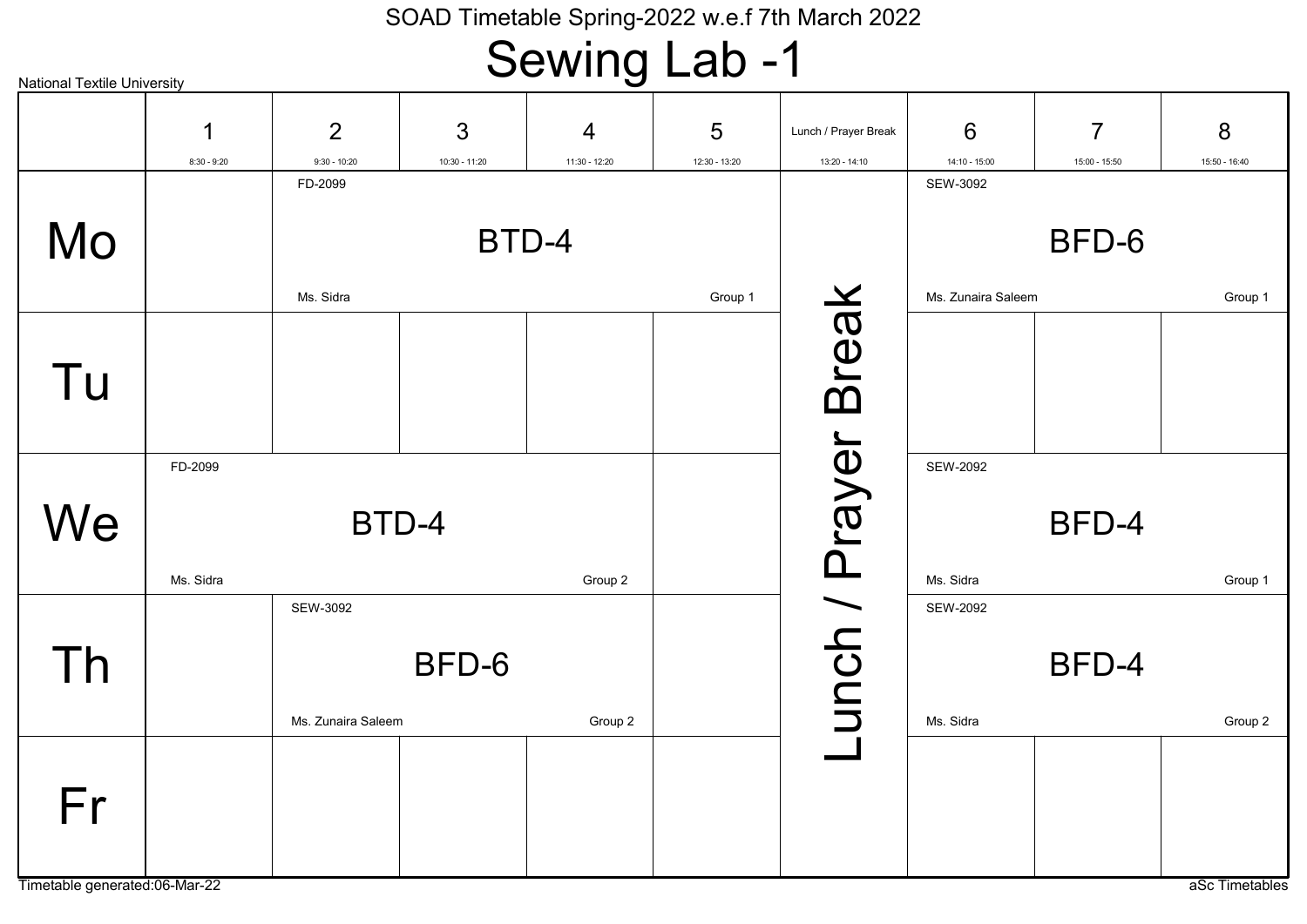# Draping -1

| <b>National Textile University</b> |                               |                                        |                                      |                    |                                       |                               |                                 |                                |
|------------------------------------|-------------------------------|----------------------------------------|--------------------------------------|--------------------|---------------------------------------|-------------------------------|---------------------------------|--------------------------------|
| ↿<br>$8:30 - 9:20$                 | 2<br>$9:30 - 10:20$           | 3<br>10:30 - 11:20                     | 4<br>11:30 - 12:20                   | 5<br>12:30 - 13:20 | Lunch / Prayer Break<br>13:20 - 14:10 | 6<br>14:10 - 15:00            | $\overline{7}$<br>15:00 - 15:50 | 8<br>15:50 - 16:40             |
|                                    |                               |                                        |                                      |                    |                                       |                               |                                 |                                |
| DRP-3092                           |                               |                                        | Group 1                              |                    |                                       |                               |                                 |                                |
| DRP-3092                           |                               |                                        | Group 2                              |                    |                                       |                               |                                 |                                |
|                                    |                               |                                        |                                      |                    |                                       |                               |                                 |                                |
|                                    | DRP-2092                      |                                        |                                      | Group 1            |                                       |                               |                                 | aSc Timetables                 |
|                                    | Timetable generated:06-Mar-22 | Mr. Shahid Zaheer<br>Mr. Shahid Zaheer | BFD-6<br>BFD-6<br>Ms. Zunaira Saleem | BFD-4              |                                       | <b>Break</b><br>unch / Prayer |                                 | п.<br>$\overline{\phantom{a}}$ |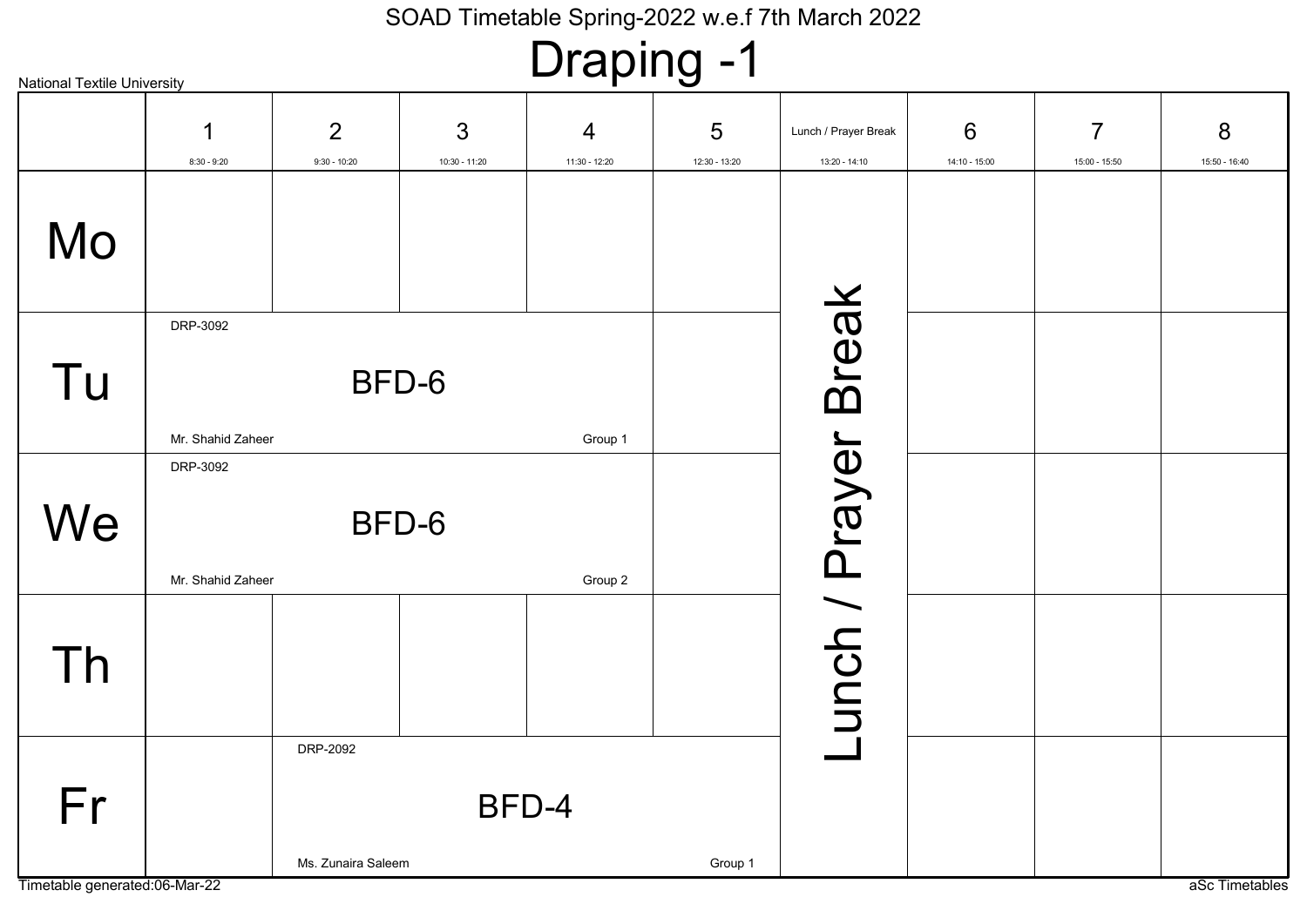# Draping -2

| 1<br>$8:30 - 9:20$ | 2<br>$9:30 - 10:20$           | 3<br>$10:30 - 11:20$ | $\overline{4}$<br>11:30 - 12:20 | $5\phantom{1}$<br>12:30 - 13:20 | Lunch / Prayer Break<br>13:20 - 14:10 | 6<br>14:10 - 15:00  | $\overline{7}$<br>15:00 - 15:50 | 8<br>15:50 - 16:40 |
|--------------------|-------------------------------|----------------------|---------------------------------|---------------------------------|---------------------------------------|---------------------|---------------------------------|--------------------|
|                    |                               |                      |                                 |                                 |                                       |                     |                                 |                    |
|                    |                               |                      |                                 |                                 |                                       |                     |                                 |                    |
| DRP-2092           |                               |                      | Group 2                         |                                 |                                       |                     |                                 |                    |
|                    |                               |                      |                                 |                                 |                                       |                     |                                 |                    |
|                    |                               |                      |                                 |                                 |                                       |                     |                                 | aSc Timetables     |
|                    | Timetable generated:06-Mar-22 | Ms. Zunaira Saleem   | BFD-4                           |                                 |                                       | unch / Prayer Break |                                 |                    |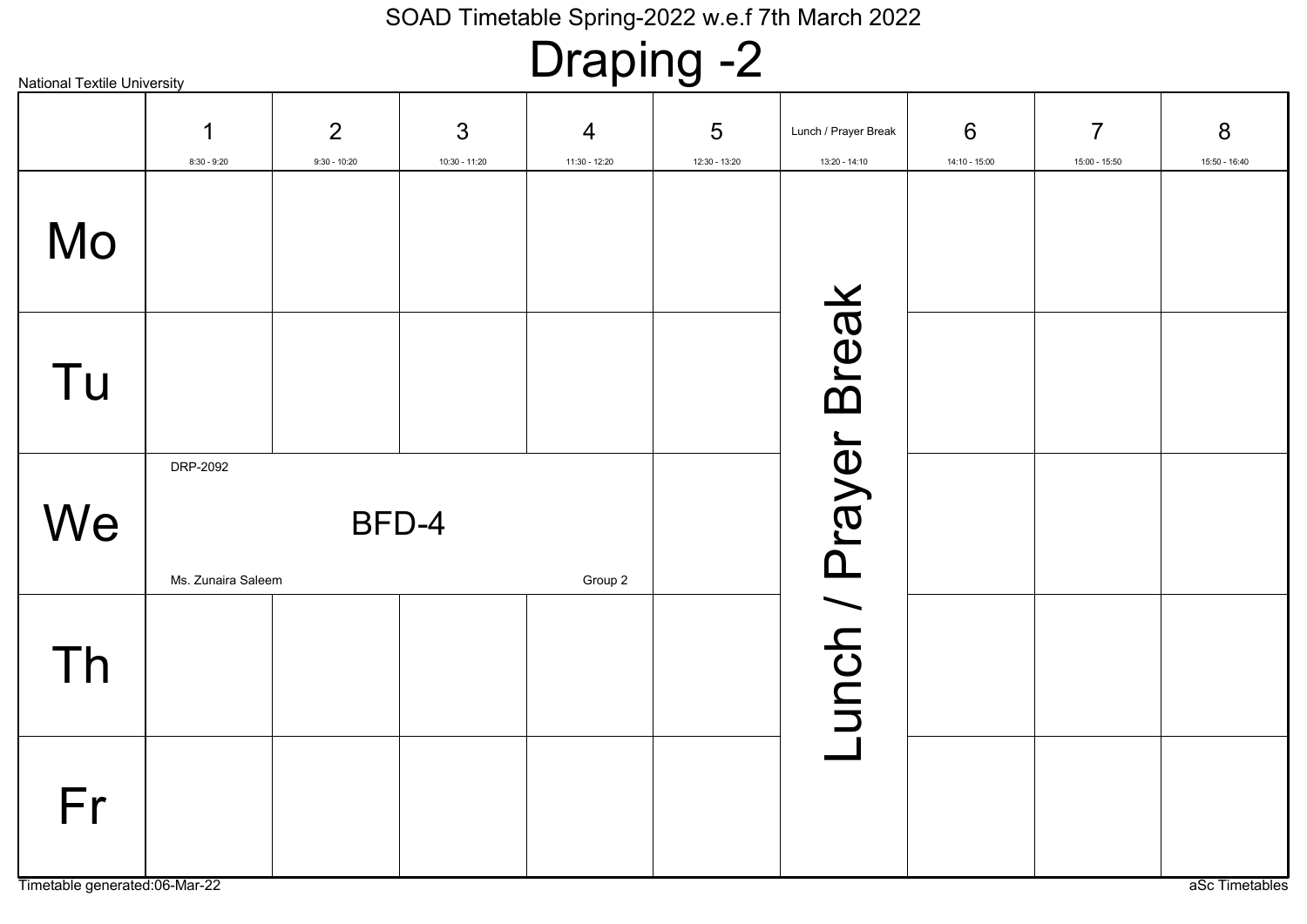# Weaving -1

| <b>National Textile University</b>  |                    |                                  |                      | . 9                             |                                  |                                       |                                    |                                 |                    |
|-------------------------------------|--------------------|----------------------------------|----------------------|---------------------------------|----------------------------------|---------------------------------------|------------------------------------|---------------------------------|--------------------|
|                                     | 1<br>$8:30 - 9:20$ | $\overline{2}$<br>$9:30 - 10:20$ | 3<br>$10:30 - 11:20$ | $\overline{4}$<br>11:30 - 12:20 | $5\phantom{.0}$<br>12:30 - 13:20 | Lunch / Prayer Break<br>13:20 - 14:10 | $6\phantom{1}6$<br>$14:10 - 15:00$ | $\overline{7}$<br>15:00 - 15:50 | 8<br>15:50 - 16:40 |
| Mo                                  |                    |                                  |                      |                                 |                                  |                                       |                                    |                                 |                    |
| Tu                                  |                    |                                  |                      |                                 |                                  | Break                                 | TD-2099<br>Mr. Zohaib              | BFD-4                           | Group 1            |
| We                                  |                    |                                  |                      |                                 |                                  |                                       | TD-2099<br>Mr. Zohaib              | BFD-4                           | Group 2            |
| Th                                  |                    |                                  |                      |                                 |                                  | unch / Prayer                         |                                    |                                 |                    |
| Fr<br>Timetable generated:06-Mar-22 |                    |                                  |                      |                                 |                                  |                                       |                                    |                                 |                    |
|                                     |                    |                                  |                      |                                 |                                  |                                       |                                    |                                 | aSc Timetables     |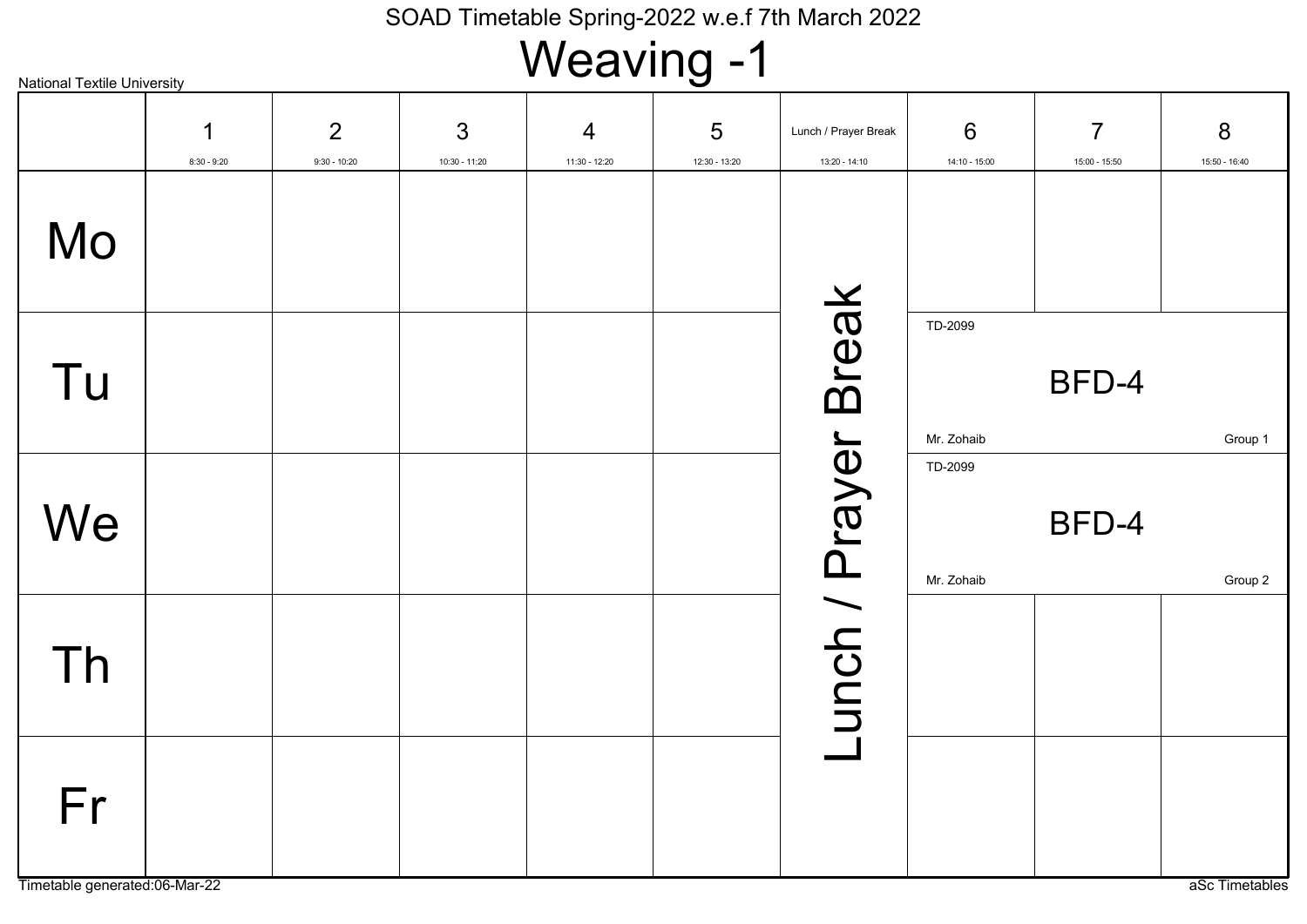### Miniature Studio-1

#### 2 3 5 6 7 8 1 4 Lunch / Prayer Break 8:30 - 9:20 9:30 - 10:20 10:30 - 11:20 11:30 - 12:20 12:30 - 13:20 13:20 - 14:10 14:10 - 15:00 15:00 - 15:50 15:50 - 16:40 Mo unch / Prayer Break Lunch / Prayer Break VA-2095 Tu BVA-4 Ms. Syrrah Group 2 VA-2095 **We** BVA-4 Ms. Syrrah Group 1 FA-3096 Th BVA-6 Ms. Syrrah Group 2 FA-3096 Ms. Syrrah Fr BVA-6 Group 2

Timetable generated:06-Mar-22 as a Sc Timetables

National Textile University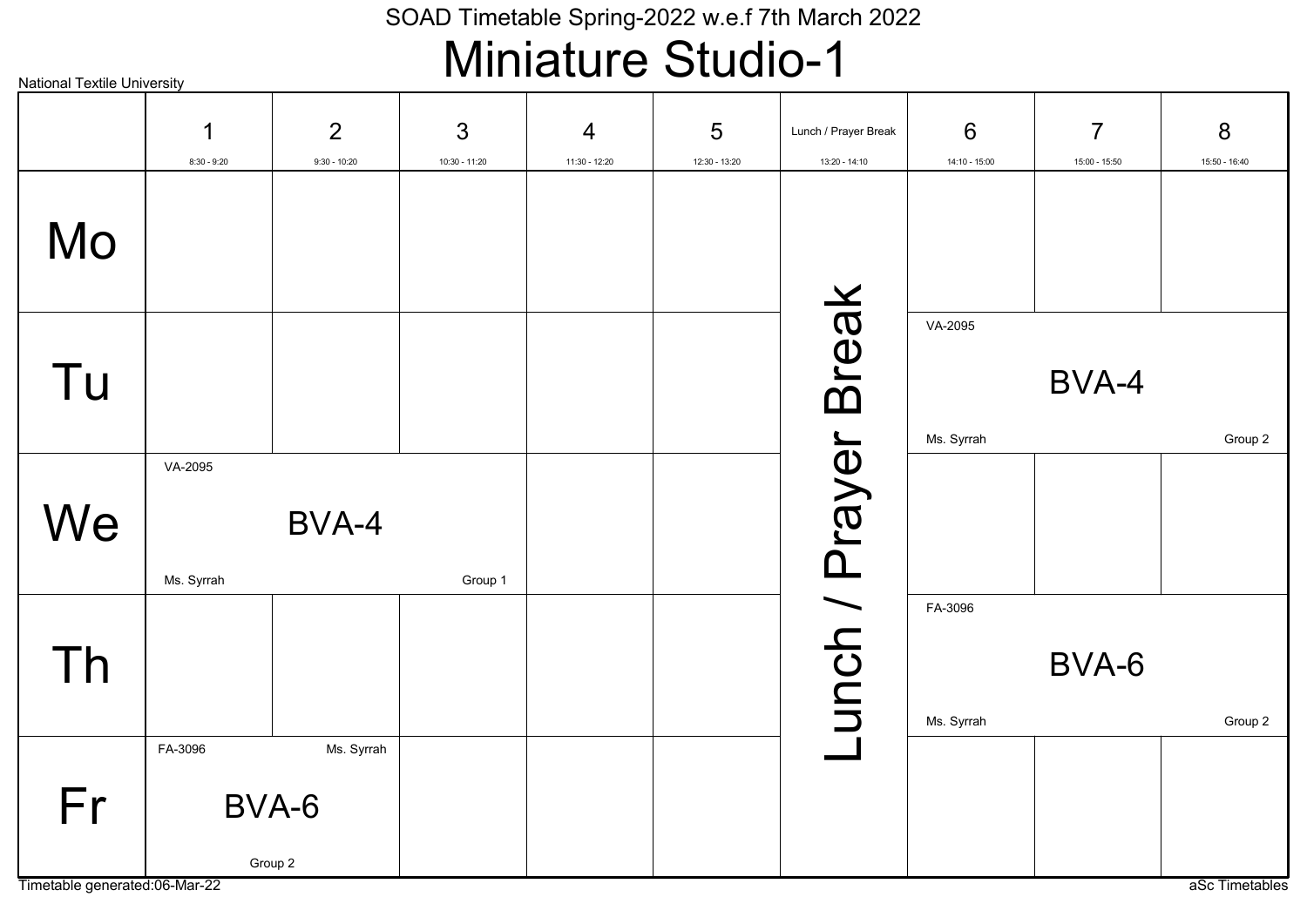### Print Making-1

| <b>National Textile University</b>  |                    |                     |                      | . 9                |                                  | . .                                   |                      |                                 |                    |
|-------------------------------------|--------------------|---------------------|----------------------|--------------------|----------------------------------|---------------------------------------|----------------------|---------------------------------|--------------------|
|                                     | ◀<br>$8:30 - 9:20$ | 2<br>$9:30 - 10:20$ | 3<br>$10:30 - 11:20$ | 4<br>11:30 - 12:20 | $5\phantom{.0}$<br>12:30 - 13:20 | Lunch / Prayer Break<br>13:20 - 14:10 | 6<br>$14:10 - 15:00$ | $\overline{7}$<br>15:00 - 15:50 | 8<br>15:50 - 16:40 |
| Mo                                  |                    |                     |                      |                    |                                  |                                       |                      |                                 |                    |
| Tu                                  | FA-3096            |                     | BVA-6<br>Group 1     |                    | Ms. Syrrah                       | unch / Prayer Break                   |                      |                                 |                    |
| We                                  |                    |                     |                      |                    |                                  |                                       |                      |                                 |                    |
| Th                                  |                    |                     |                      |                    |                                  |                                       |                      |                                 |                    |
| Fr<br>Timetable generated:06-Mar-22 |                    |                     |                      |                    |                                  |                                       |                      |                                 | aSc Timetables     |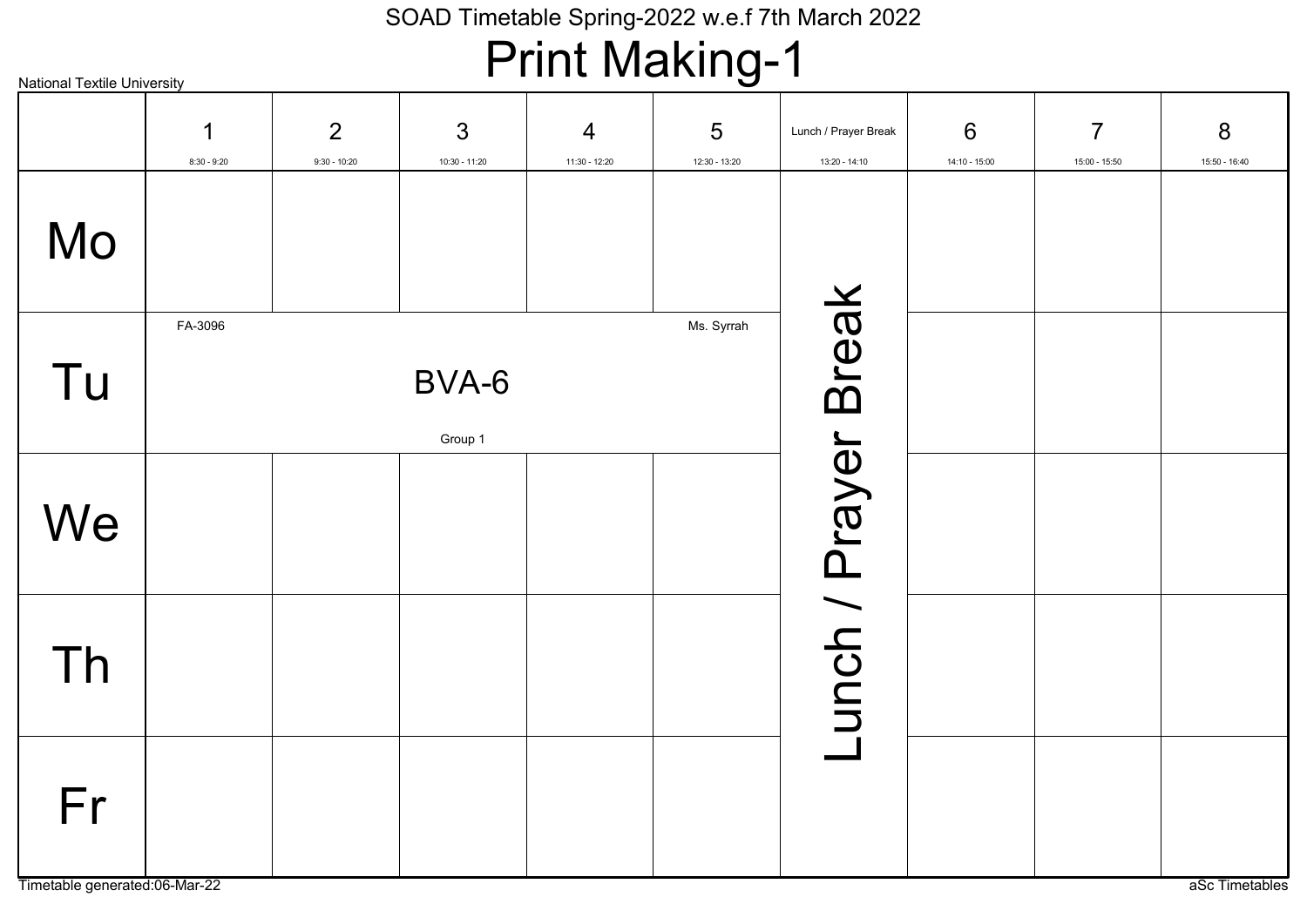# Painting Studio-1

| <b>National Textile University</b>  |                       |                                  |                      | ----<br>J                       |                             |                                       |                      |                                 |                    |
|-------------------------------------|-----------------------|----------------------------------|----------------------|---------------------------------|-----------------------------|---------------------------------------|----------------------|---------------------------------|--------------------|
|                                     | 1<br>$8:30 - 9:20$    | $\overline{2}$<br>$9:30 - 10:20$ | 3<br>$10:30 - 11:20$ | $\overline{4}$<br>11:30 - 12:20 | 5<br>12:30 - 13:20          | Lunch / Prayer Break<br>13:20 - 14:10 | 6<br>$14:10 - 15:00$ | $\overline{7}$<br>15:00 - 15:50 | 8<br>15:50 - 16:40 |
|                                     |                       |                                  |                      |                                 | VA-2094                     |                                       | VA-2094              |                                 |                    |
| Mo                                  |                       |                                  |                      |                                 | BVA-4<br>Ms. Maryam Group 1 |                                       | Ms. Maryam           | BVA-4                           | Group 1            |
| Tu                                  |                       |                                  |                      |                                 |                             | unch / Prayer Break                   |                      |                                 |                    |
| We                                  | VA-2094<br>Ms. Maryam | BVA-4                            |                      | Group 2                         |                             |                                       |                      |                                 |                    |
| Th                                  |                       |                                  |                      |                                 |                             |                                       |                      |                                 |                    |
| Fr<br>Timetable generated:06-Mar-22 |                       |                                  |                      |                                 |                             |                                       |                      |                                 | aSc Timetables     |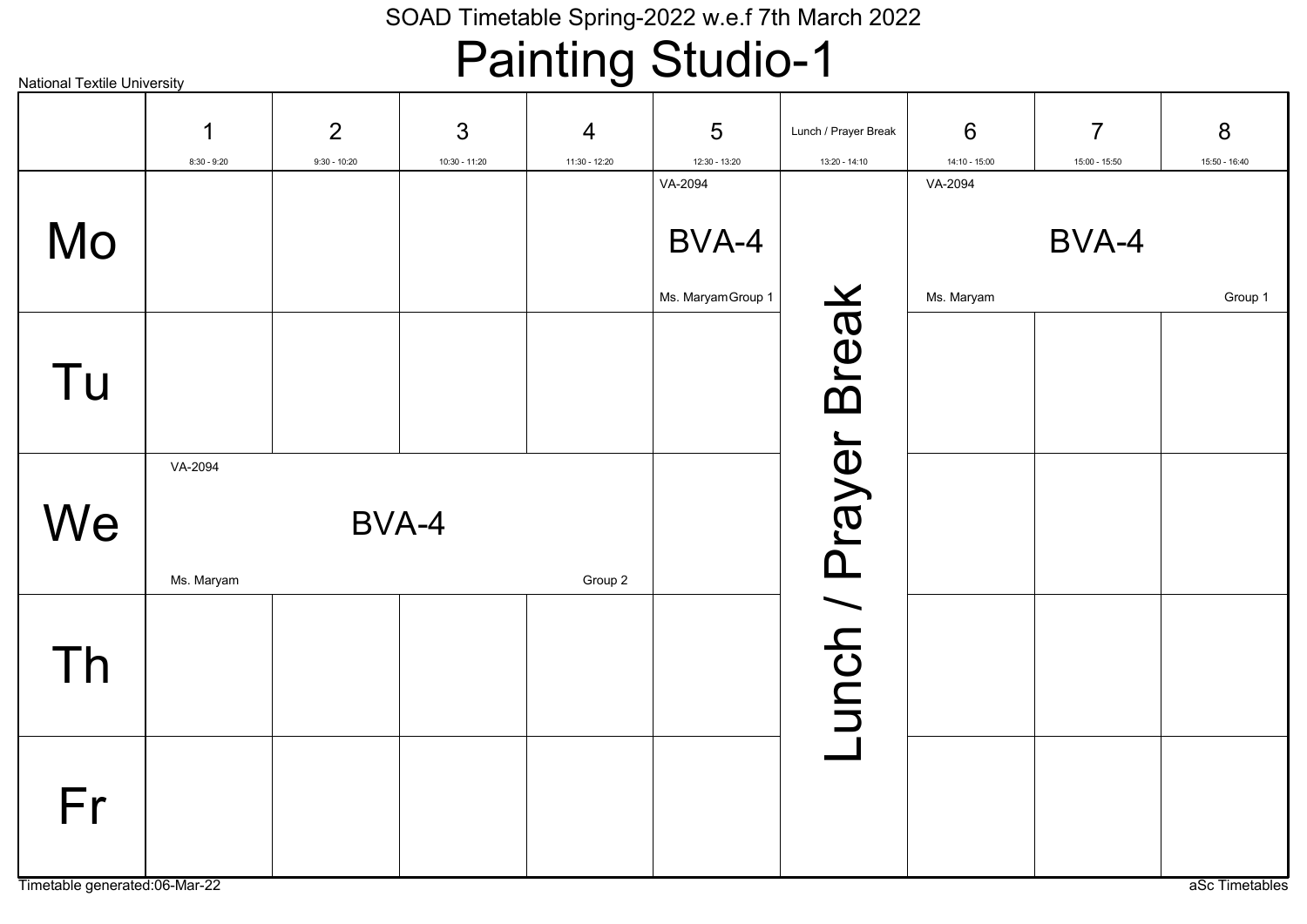| <b>National Textile University</b>  |                                 |                                |                                         |                                                           |                                             |                      |                                 |                               |                               |
|-------------------------------------|---------------------------------|--------------------------------|-----------------------------------------|-----------------------------------------------------------|---------------------------------------------|----------------------|---------------------------------|-------------------------------|-------------------------------|
|                                     |                                 | $\overline{2}$                 | 3                                       | 4                                                         | 5                                           | Lunch / Prayer Break | 6                               | 7                             | 8                             |
|                                     | $8:30 - 9:20$                   | $9:30 - 10:20$                 | 10:30 - 11:20                           | 11:30 - 12:20                                             | 12:30 - 13:20                               | 13:20 - 14:10        | 14:10 - 15:00                   | 15:00 - 15:50                 | 15:50 - 16:40                 |
| Mo                                  | TD-2096<br>BTD-4<br>Ms. Mubarra |                                | <b>ENG-1094</b><br>BVA-2<br>Ms. Mehreen | <b>ENG-1094</b><br>BAMD-<br>$\overline{2}$<br>Ms. Mehreen | FD-2095<br>BFD-4<br>Mr. Umar                |                      | YM-2068<br>BTD-4<br>Dr. Mushtaq |                               |                               |
|                                     |                                 |                                |                                         |                                                           |                                             |                      |                                 |                               |                               |
| Tu                                  | TD-3096<br>BTD-6<br>Ms. Aroobah | FD-2094<br>BFD-4<br>Ms. Sadia  | AH-1092<br>BVA-2<br>Ms. Sidrat          | AH-1092<br>BVA-2<br>Ms. Sidrat                            | TD-2097<br>BTD-4<br>Mr. Saqib               | <b>Break</b>         | SS-1092<br>BTD-2<br>Arooj       | TD-2098<br>BTD-4<br>Mr. Ehsan | TD-2098<br>BTD-4<br>Mr. Ehsan |
|                                     |                                 |                                |                                         |                                                           |                                             |                      |                                 |                               |                               |
| We                                  |                                 | HU-3097<br>BVA-6<br>Mr. Zohaib | HU-3097<br>BVA-6<br>Mr. Zohaib          | SS-1092<br>BVA-2<br>Arooj                                 | VA-2098<br>BVA-4<br>Ms. Syrrah              | unch / Prayer        | TD-3098<br>BTD-6<br>Dr. Mushtaq |                               |                               |
|                                     | YM-2068                         | <b>NS-1095</b>                 | <b>ENG-1094</b>                         | QT-1002                                                   | <b>NS-1095</b>                              |                      |                                 |                               |                               |
| $\mathsf{I}$                        | BTD-4<br>Dr. Mushtaq            | BFD-2<br>Ms. Maham             | BTD-2<br>Ms. Mehreen                    | BVA-4<br>Hafiz Sufyan                                     | <b>BAMD-</b><br>$\overline{2}$<br>Dr. Zafar |                      |                                 |                               |                               |
|                                     |                                 |                                |                                         |                                                           |                                             |                      |                                 |                               |                               |
| Fr<br>Timetable generated:06-Mar-22 |                                 |                                |                                         |                                                           |                                             |                      |                                 |                               | aSc Timetables                |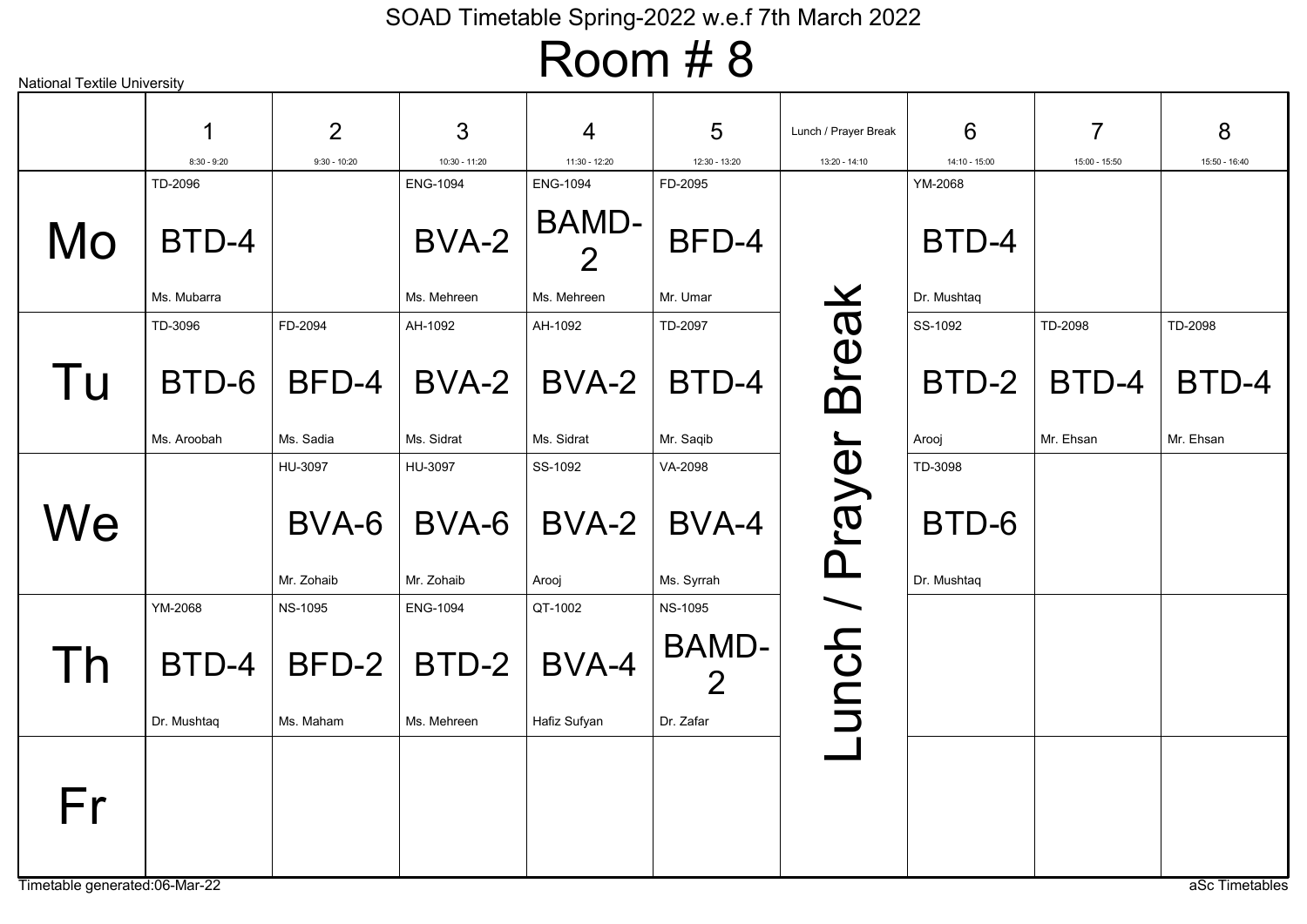### Room # 9

|                                     | 1              | $\overline{2}$  | 3                     | 4                     | 5               | Lunch / Prayer Break | 6             | $\overline{7}$ | 8              |
|-------------------------------------|----------------|-----------------|-----------------------|-----------------------|-----------------|----------------------|---------------|----------------|----------------|
|                                     | $8:30 - 9:20$  | $9:30 - 10:20$  | 10:30 - 11:20         | 11:30 - 12:20         | 12:30 - 13:20   | 13:20 - 14:10        | 14:10 - 15:00 | 15:00 - 15:50  | 15:50 - 16:40  |
|                                     | FD-3097        |                 |                       |                       |                 |                      |               |                |                |
| Mo                                  | BFD-6          |                 |                       |                       |                 |                      |               |                |                |
|                                     | Mr. Zarjan     |                 |                       |                       |                 |                      |               |                |                |
|                                     |                | <b>ENG-1094</b> | <b>ENG-1094</b>       | <b>ENG-1094</b>       | <b>ENG-1094</b> |                      | HU-1091       | QT-1002        |                |
| Tu                                  |                | BFD-2           | BFD-2                 | BTD-2                 | BTD-2           | <b>Break</b>         | BFD-8         | BFD-2          |                |
|                                     |                | Ms. Mehreen     | Ms. Mehreen           | Ms. Mehreen           | Ms. Mehreen     |                      | Dr. Yaseen    | Dr. Yaseen     |                |
|                                     |                | <b>ENG-1094</b> | <b>ENG-1094</b>       |                       | <b>ENG-1094</b> |                      |               |                |                |
| We                                  |                | BVA-2           | BVA-2                 |                       | BFD-2           |                      |               |                |                |
|                                     |                | Ms. Mehreen     | Ms. Mehreen           |                       | Ms. Mehreen     |                      |               |                |                |
|                                     | HU-3096        | HU-3096         | HU-3096               | HU-3096               | TD-4098         |                      | TD-4098       |                |                |
| Th                                  | BVA-8          | BVA-8           | BTD-8<br>$\mathsf{A}$ | BTD-8<br>$\mathsf{A}$ | BVA-8           | unch / Prayer        | BVA-8         |                |                |
|                                     | Visiting Lang. | Visiting Lang.  | Visiting Lang.        | Visiting Lang.        | Ms. Rida        |                      | Ms. Rida      |                |                |
| Fr<br>Timetable generated:06-Mar-22 |                |                 |                       |                       |                 |                      |               |                | aSc Timetables |

National Textile University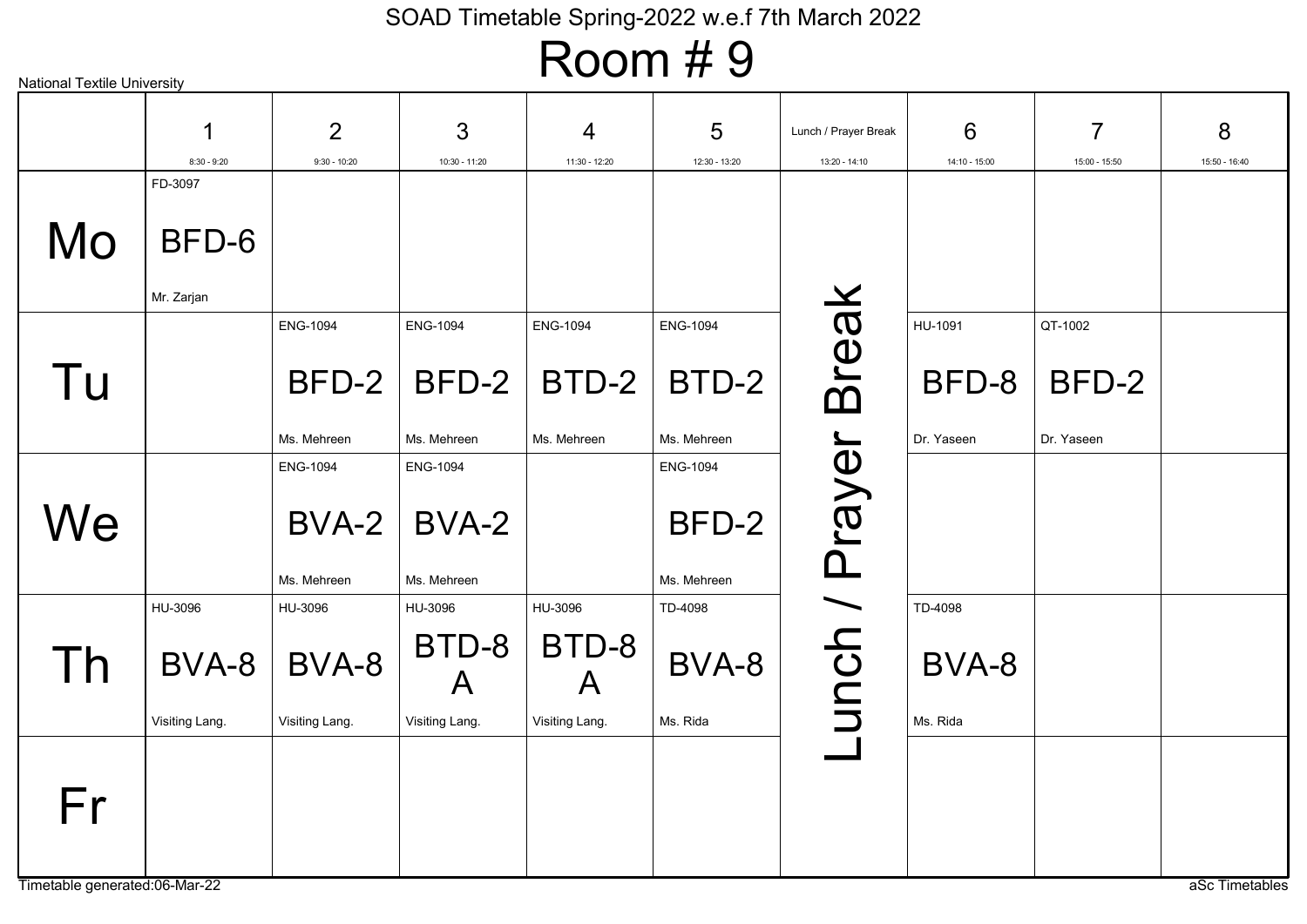| <b>National Textile University</b>  |                                                |                                                |                                     |                                |                                             |                      |                                              |                                                     |                |
|-------------------------------------|------------------------------------------------|------------------------------------------------|-------------------------------------|--------------------------------|---------------------------------------------|----------------------|----------------------------------------------|-----------------------------------------------------|----------------|
|                                     |                                                | $\overline{2}$                                 | 3                                   | 4                              | 5                                           | Lunch / Prayer Break | 6                                            | 7                                                   | 8              |
|                                     | $8:30 - 9:20$                                  | $9:30 - 10:20$                                 | 10:30 - 11:20                       | 11:30 - 12:20                  | 12:30 - 13:20                               | 13:20 - 14:10        | 14:10 - 15:00                                | 15:00 - 15:50                                       | 15:50 - 16:40  |
| Mo                                  | TD-3096<br>BTD-6<br>Ms. Aroobah                | AH-1092<br>BVA-4<br>Ms. Sadia                  | FD-2098<br>BVA-4<br>Dr. Zafar       | FD-2098<br>BVA-4<br>Dr. Zafar  | <b>NS-1095</b><br><b>BAMD-</b><br>Dr. Zafar |                      | <b>NS-1095</b><br><b>BAMD-</b><br>Dr. Zafar  |                                                     |                |
| Tu                                  |                                                | AH-1092<br>BAMD-<br>$\overline{2}$<br>Ms. Anum | AH-1092<br><b>BAMD-</b><br>Ms. Anum |                                | HU-1091<br>BFD-8<br>Dr. Yaseen              | Breal                | AH-1092<br>BAMD-<br>Ms. Anum                 | VA-4093<br>BVA-8<br>Visiting Mass.Comm              |                |
| We                                  | HU-1091<br>BTD-8<br>$\mathsf{A}$<br>Dr. Yaseen | HU-1091<br>BTD-8<br>$\mathsf{A}$<br>Dr. Yaseen |                                     | HU-3097<br>BTD-6<br>Mr. Zohaib | HU-3097<br>BTD-6<br>Mr. Zohaib              | unch / Prayer        | SS-1092<br>BFD-2<br>Arooj                    |                                                     |                |
| I h                                 | FD-3094<br>BFD-6<br>Mr. Shahid Zaheer          |                                                | VA-3096<br>BVA-6<br>Ms. Maryam      | SS-1092<br>BFD-2<br>Arooj      | <b>TMM-354</b><br>BFD-6<br>Ms. Mehwish      |                      | <b>ENG-1094</b><br>BAMD-<br>2<br>Ms. Mehreen | <b>ENG-1094</b><br><b>BAMD-</b><br>2<br>Ms. Mehreen |                |
| Fr<br>Timetable generated:06-Mar-22 | VA-2096<br>BVA-4<br>Ms. Nida                   |                                                | SS-1092<br>$BVA-2$<br>Arooj         | SS-1092<br>BVA-2<br>Arooj      |                                             |                      | VA-4094<br>BVA-8<br>Ms. Nida                 | VA-4094<br>BVA-8<br>Ms. Nida                        | aSc Timetables |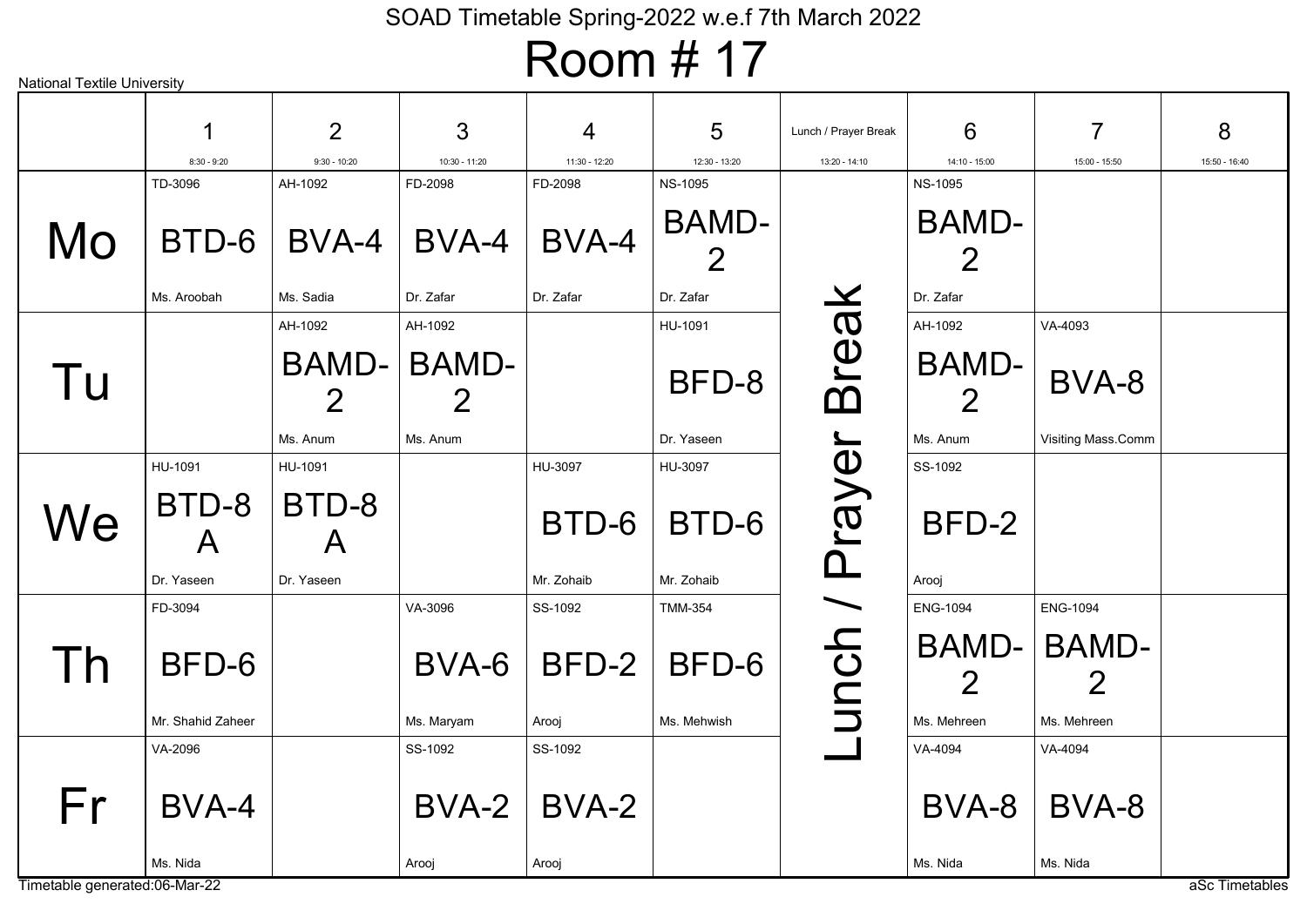| <b>National Textile University</b> |                    |                         |                       |                                      |                      |                      |                |                |                |
|------------------------------------|--------------------|-------------------------|-----------------------|--------------------------------------|----------------------|----------------------|----------------|----------------|----------------|
|                                    |                    |                         |                       |                                      |                      |                      |                |                |                |
|                                    |                    | $\overline{2}$          | 3                     | 4                                    | 5                    | Lunch / Prayer Break | 6              | 7              | 8              |
|                                    | $8:30 - 9:20$      | $9:30 - 10:20$          | 10:30 - 11:20         | 11:30 - 12:20                        | 12:30 - 13:20        | 13:20 - 14:10        | 14:10 - 15:00  | 15:00 - 15:50  | 15:50 - 16:40  |
|                                    | <b>NS-1096</b>     | <b>NS-1096</b>          | TD-4097               | QT-1002                              |                      |                      | QT-1002        |                |                |
| Mo                                 | BVA-2              | BAMD-<br>$\overline{2}$ | BTD-8<br>$\mathsf{A}$ | BVA-2                                |                      |                      | BTD-2          |                |                |
|                                    | Dr. Salman         | Dr. Salman              | Mr. Ehsan             | Dr. Yaseen                           |                      |                      | Dr. Yaseen     |                |                |
|                                    |                    | <b>NS-1095</b>          | <b>NS-1095</b>        |                                      | <b>TMM-354</b>       |                      | <b>NS-1095</b> | <b>NS-1095</b> |                |
| Tu                                 |                    | BTD-2                   | BTD-2                 |                                      | BFD-6                | Break                | BVA-2          | BVA-2          |                |
|                                    |                    | Ms. Maham               | Ms. Maham             |                                      | Ms. Mehwish          |                      | Ms. Maham      | Ms. Maham      |                |
|                                    | <b>NS-1095</b>     |                         | <b>NS-1095</b>        | <b>NS-1095</b>                       | <b>TMM-354</b>       |                      |                |                |                |
| We                                 | BVA-2<br>Ms. Maham |                         | BFD-2<br>Ms. Maham    | BFD-2<br>Ms. Maham                   | BFD-6<br>Ms. Mehwish | Prayer               |                |                |                |
|                                    |                    |                         |                       |                                      |                      |                      | SS-1092        | SS-1092        |                |
|                                    | FA-2097            | VA-2097                 | VA-2097               | VA-3095                              | VA-3095              |                      |                |                |                |
| $\mathsf{I}$                       | BVA-4              | BVA-4                   | BVA-4                 | BVA-6                                | BVA-6                | unch /               | BTD-2          | BTD-2          |                |
|                                    | Ms. Saba           | Ms. Saba                | Ms. Saba              | Ms. Saba                             | Ms. Saba             |                      | Arooj          | Arooj          |                |
|                                    | <b>NS-1096</b>     | <b>NS-1096</b>          | <b>NS-1096</b>        | <b>NS-1096</b>                       |                      |                      |                |                |                |
| Fr                                 |                    | $BVA-2$ BVA-2           | $\overline{2}$        | <b>BAMD- BAMD-</b><br>$\overline{2}$ |                      |                      |                |                |                |
| Timetable generated:06-Mar-22      | Dr. Salman         | Dr. Salman              | Dr. Salman            | Dr. Salman                           |                      |                      |                |                | aSc Timetables |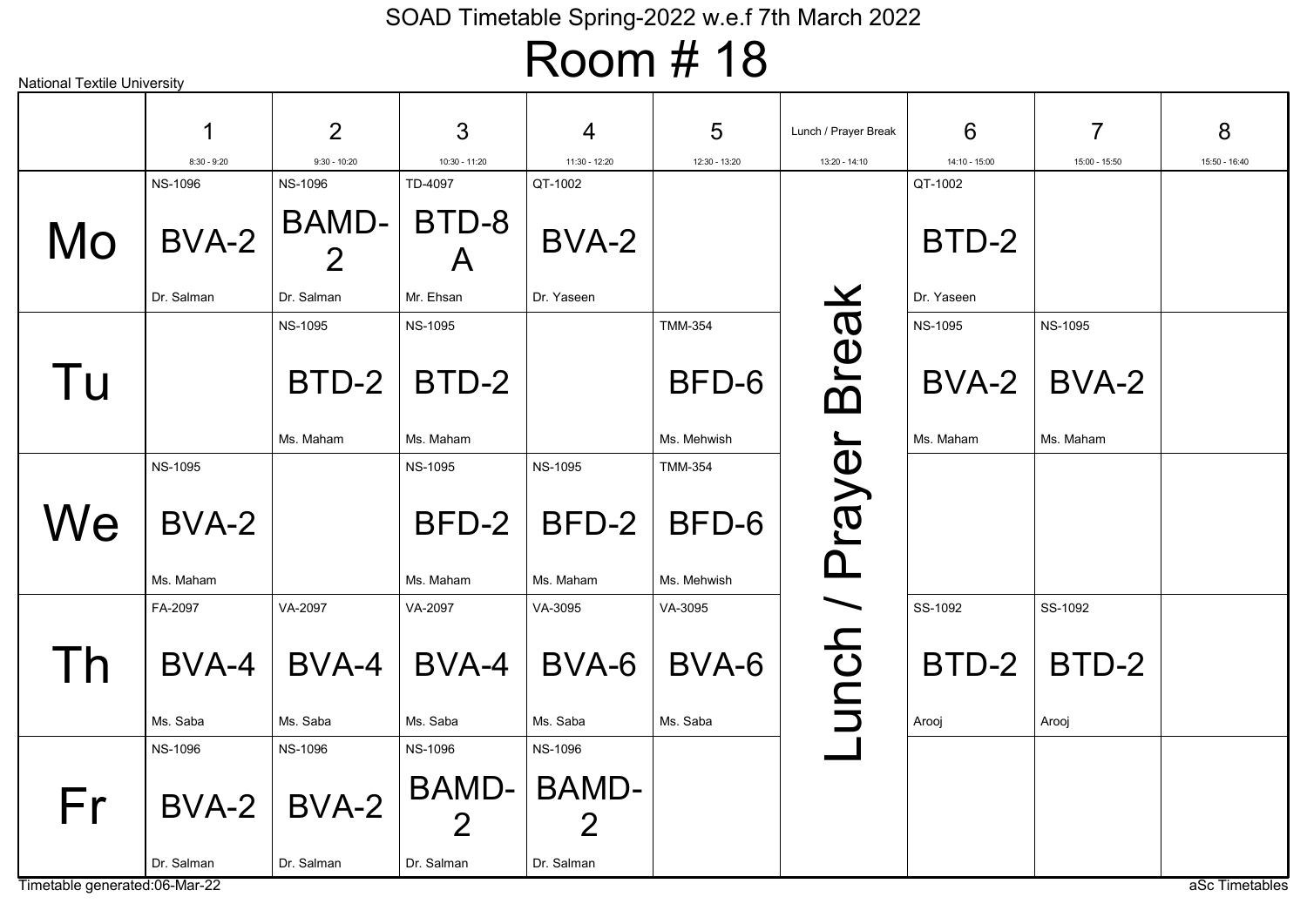| <b>National Textile University</b> |                                                                                      |                                          |                              |                                                               |                                                               |                                                |                                       |                                                  |
|------------------------------------|--------------------------------------------------------------------------------------|------------------------------------------|------------------------------|---------------------------------------------------------------|---------------------------------------------------------------|------------------------------------------------|---------------------------------------|--------------------------------------------------|
|                                    | 2                                                                                    | 3                                        | 4                            | $5\phantom{1}$                                                | Lunch / Prayer Break                                          | 6                                              | $\overline{7}$                        | 8<br>15:50 - 16:40                               |
|                                    |                                                                                      |                                          |                              |                                                               |                                                               |                                                |                                       | TD-4097                                          |
| BFD-4<br>Dr. Mushtaq               | BFD-6<br>Ms. Zunaira Saleem                                                          |                                          | BTD-8<br>B<br>Visiting Lang. | BTD-8<br>B<br>Visiting Lang.                                  |                                                               | BFD-8<br>Visiting Lang.                        | BFD-8<br>Visiting Lang.               | BTD-8<br>B<br>Ms. Anum                           |
| TD-2099                            | HU-3097                                                                              |                                          | <b>NS-1096</b>               | <b>NS-1096</b>                                                |                                                               | TD-2095                                        | <b>NS-1096</b>                        | <b>NS-1096</b>                                   |
| BFD-4                              | BTD-6                                                                                |                                          | BFD-2                        | BFD-2                                                         |                                                               | BTD-4                                          | BTD-2                                 | BTD-2                                            |
|                                    |                                                                                      |                                          |                              |                                                               |                                                               |                                                |                                       | Dr. Usman                                        |
|                                    |                                                                                      |                                          | BTD-8<br>B<br>Dr. Yaseen     | BTD-8<br>B<br>Dr. Yaseen                                      |                                                               |                                                | BTD-6<br>Dr. Mushtaq                  |                                                  |
| <b>NS-1096</b>                     |                                                                                      | FD-2098                                  | FD-2098                      | <b>NS-1096</b>                                                |                                                               |                                                |                                       |                                                  |
| BTD-2                              |                                                                                      | BFD-4                                    | BFD-4                        | BFD-2                                                         |                                                               |                                                |                                       |                                                  |
|                                    |                                                                                      |                                          |                              |                                                               |                                                               |                                                |                                       |                                                  |
|                                    |                                                                                      |                                          |                              |                                                               |                                                               |                                                |                                       | aSc Timetables                                   |
|                                    | $8:30 - 9:20$<br>YM-2068<br>Mr. Zohaib<br>Dr. Usman<br>Timetable generated:06-Mar-22 | $9:30 - 10:20$<br>SEW-3092<br>Mr. Zohaib | 10:30 - 11:20<br>Dr. Zafar   | 11:30 - 12:20<br>HU-3096<br>Dr. Usman<br>HU-1091<br>Dr. Zafar | 12:30 - 13:20<br>HU-3096<br>Dr. Usman<br>HU-1091<br>Dr. Usman | 13:20 - 14:10<br><b>Break</b><br>unch / Prayer | 14:10 - 15:00<br>HU-3096<br>Dr. Usman | 15:00 - 15:50<br>HU-3096<br>Dr. Usman<br>TD-3098 |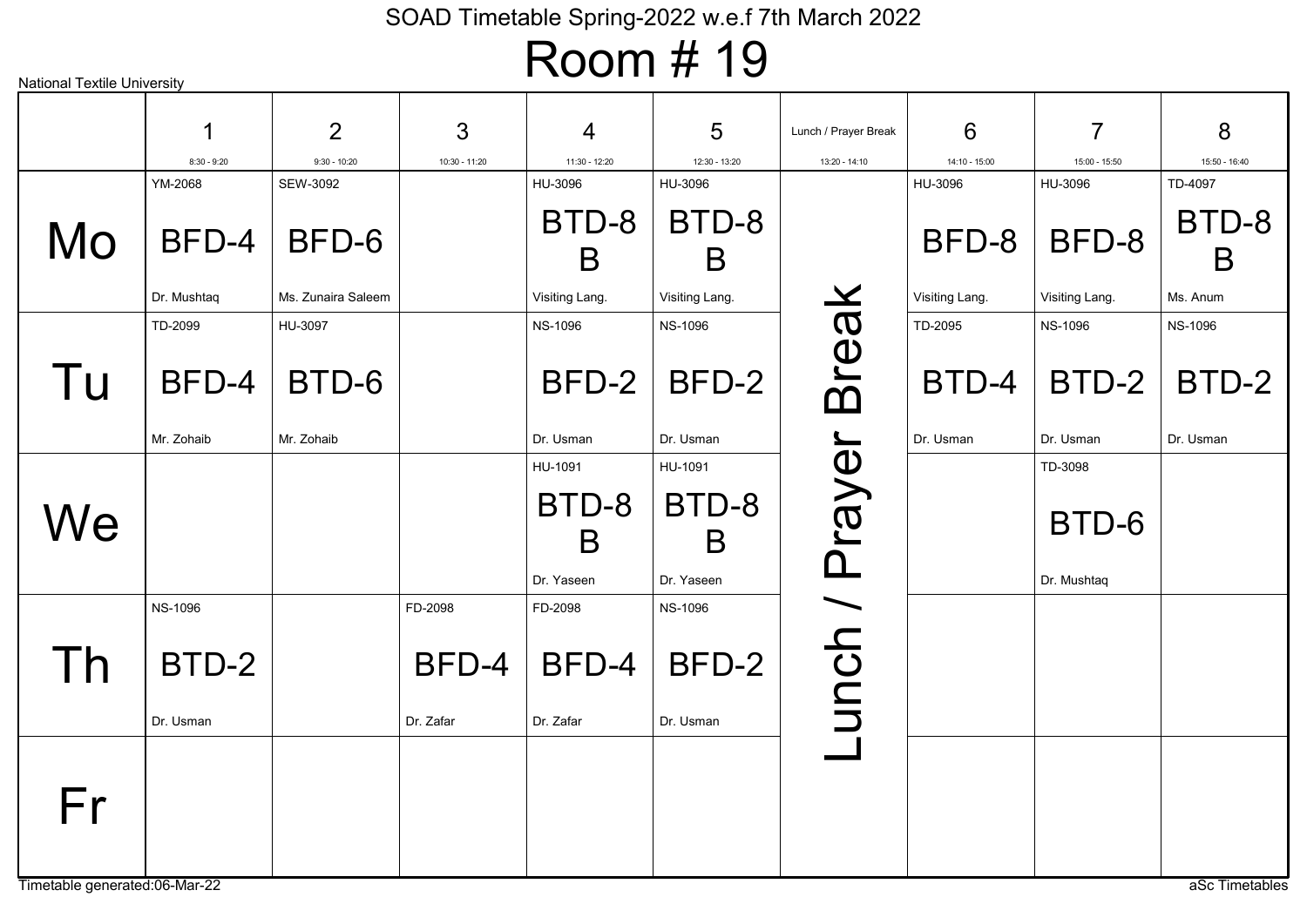### DD Room 1

| <b>National Textile University</b> |               |                |                     |                         |                     |                      |               |                |                |
|------------------------------------|---------------|----------------|---------------------|-------------------------|---------------------|----------------------|---------------|----------------|----------------|
|                                    | 1             | $\overline{2}$ | 3                   | $\overline{4}$          | $5\phantom{1}$      | Lunch / Prayer Break | 6             | $\overline{7}$ | 8              |
|                                    | $8:30 - 9:20$ | $9:30 - 10:20$ | 10:30 - 11:20       | 11:30 - 12:20           | 12:30 - 13:20       | 13:20 - 14:10        | 14:10 - 15:00 | 15:00 - 15:50  | 15:50 - 16:40  |
|                                    |               |                | AH-1092             | AH-1092                 | AH-1092             |                      |               |                |                |
| Mo                                 |               |                | BTD-2<br>Ms. Sidrat | BTD-2<br>Ms. Sidrat     | BTD-2<br>Ms. Sidrat |                      |               |                |                |
|                                    |               | HU-1091        | HU-1091             | SS-1092                 | SS-1092             |                      | AH-1092       | GM-3087        | GM-3087        |
| Tu                                 |               | BVA-8          | BVA-8               | BAMD-<br>$\overline{2}$ | <b>BAMD-</b>        | <b>Break</b>         | BFD-2         | BTD-6          | BTD-6          |
|                                    |               | Dr. Yaseen     | Dr. Yaseen          | Arooj                   | Arooj               |                      | Ms. Sidrat    | Ms. Sidrat     | Ms. Sidrat     |
|                                    | AH-1092       | AH-1092        |                     |                         | YM-2068             |                      |               |                |                |
| We                                 | BFD-2         | BFD-2          |                     |                         | BFD-4               | Prayer               |               |                |                |
|                                    | Ms. Sidrat    | Ms. Sidrat     |                     |                         | Dr. Mushtaq         |                      |               |                |                |
|                                    | FD-2097       | FD-2097        | SS-1092             | <b>NS-1095</b>          | SEW-2092            |                      | FD-3098       | FD-3098        |                |
| $\overline{\phantom{a}}$           | BFD-4         | BFD-4          | BFD-2               | BTD-2                   | BFD-4               | unch /               | BFD-6         | BFD-6          |                |
|                                    | Mr. Umar      | Mr. Umar       | Arooj               | Ms. Maham               | Ms. Sidra           |                      | Mr. Umar      | Mr. Umar       |                |
| Fr                                 |               |                |                     |                         |                     |                      |               |                |                |
| Timetable generated:06-Mar-22      |               |                |                     |                         |                     |                      |               |                | aSc Timetables |